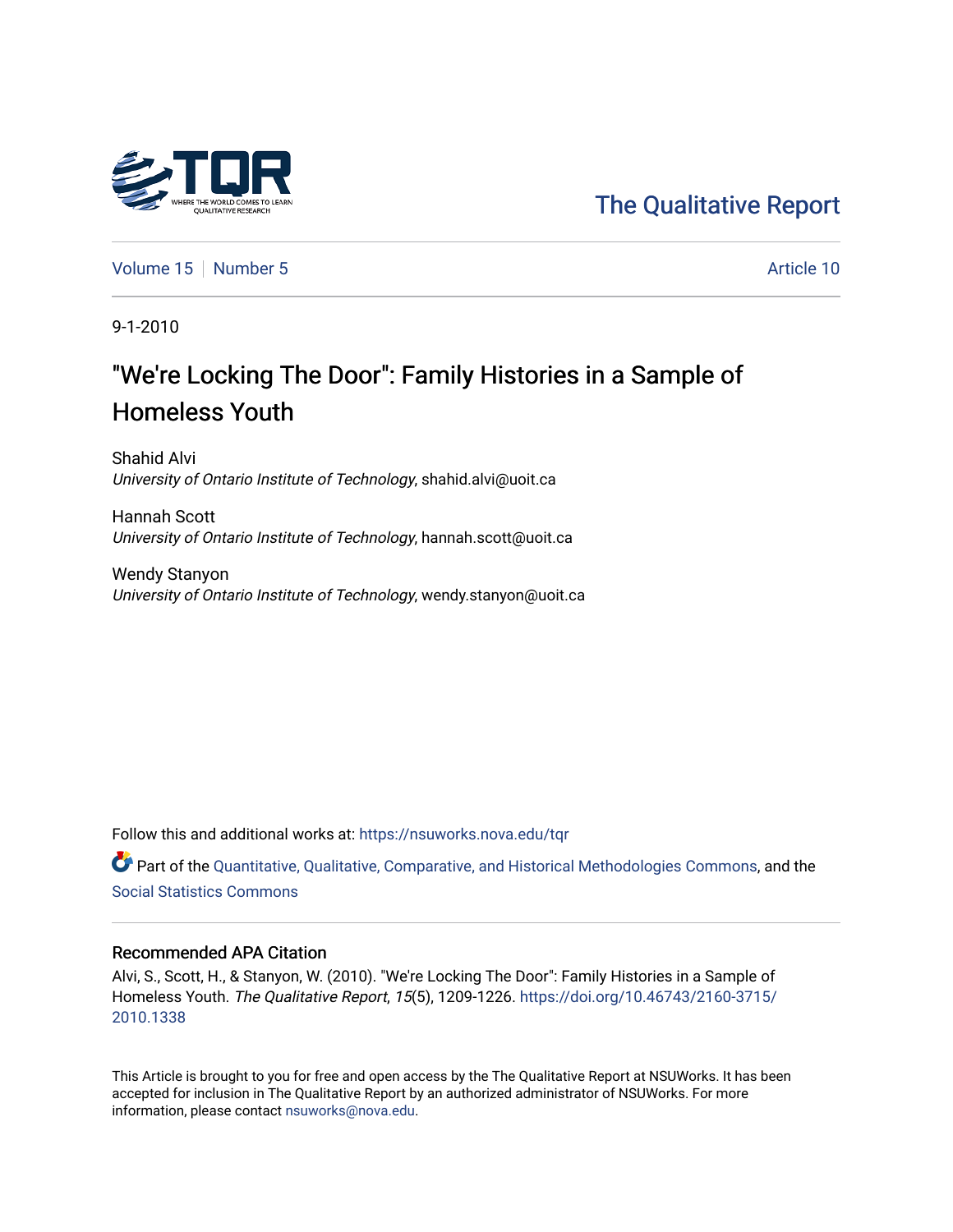

# "We're Locking The Door": Family Histories in a Sample of Homeless Youth

# Abstract

It is well known that the pathways to homelessness for young people are embedded in often ongoing negative childhood experiences. Many of these experiences are rooted in multiple and intersecting problems including, but not limited to: family conflict, abuse, addictions, and mental health issues. The authors draw upon qualitative interviews conducted with 15 homeless male and female youth between the ages of 16 and 24 in a suburban area of Southern Ontario, Canada. We describe these young people's perceptions of family experiences and find support for Elliott Currie's (2004) proposition that a broader ethos of individualism and intolerant parenting underpins many youth experiences in contemporary society.

## Keywords

Homeless Youth, Family Histories, Intolerant Parenting

### Creative Commons License



This work is licensed under a [Creative Commons Attribution-Noncommercial-Share Alike 4.0 License](https://creativecommons.org/licenses/by-nc-sa/4.0/).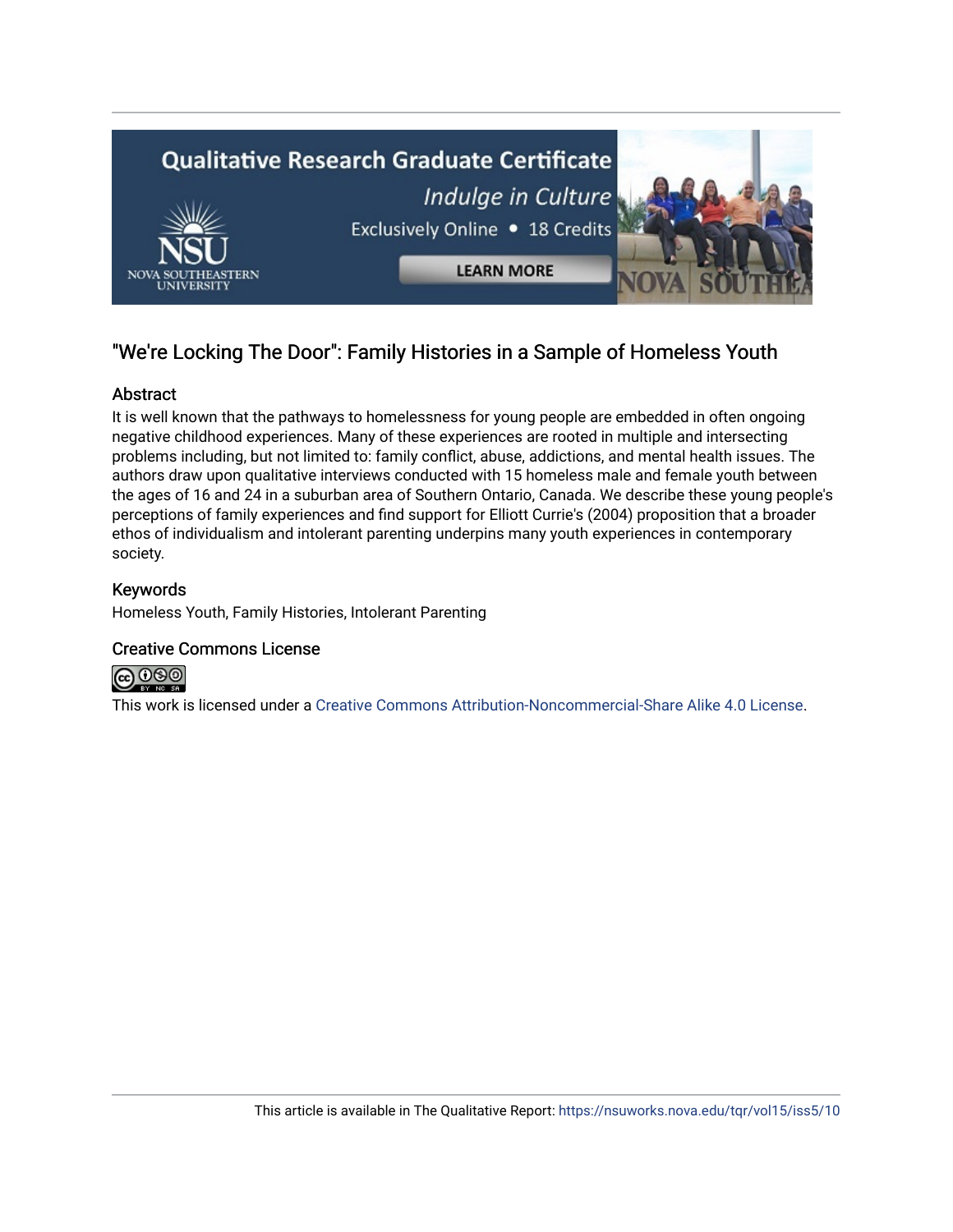# **"We're Locking The Door": Family Histories in a Sample of Homeless Youth**

Shahid Alvi, Hannah Scott, and Wendy Stanyon University of Ontario Institute of Technology, Ontario, Canada

*It is well known that the pathways to homelessness for young people are embedded in often ongoing negative childhood experiences. Many of these experiences are rooted in multiple and intersecting problems including, but not limited to: family conflict, abuse, addictions, and mental health issues. The authors draw upon qualitative interviews conducted with 15 homeless male and female youth between the ages of 16 and 24 in a suburban area of Southern Ontario, Canada. We describe these young people's perceptions of family experiences and find support for Elliott Currie's (2004) proposition that a broader ethos of individualism and intolerant parenting underpins many youth experiences in contemporary society. Key Words: Homeless Youth, Family Histories, and Intolerant Parenting* 

### **Introduction**

Research has shown that homeless young people suffer many negative experiences that are directly correlated with living on the street, in shelters, or engaging in couch surfing (living with various friends). These youth may experience chronic, cyclical, or temporary homelessness, and may also engage in a range of negative behaviours, including sex work, drug use, and crime (Baron & Hartnagel, 2002; Hagan & McCarthy, 1997; Kidd & Kral, 2002; MacDonald, Fisher, Wells, Doherty, & Bowie, 1994; ). Many suffer a range of maladies including depression, anxiety, malnutrition, anemia, respiratory ailments, alcohol and drug addiction, and other physical and psychological problems (Bearsley & Cummins, 1999; Davey, 1998; Frankish, Hwang, & Quantz, 2005).

Although these are well known outcomes of becoming and living without a home, researchers also generally agree that familial and structural factors play an important antecedent role in youth homelessness. Along with poverty, and inadequate or inaccessible social services, among the most widely cited set of factors have to do with young people's relationships with parents and other family members, particularly experiences of violence and aggression (Anooshian, 2005; Bao, Whitbeck, & Hoyt, 2000; Ensign & Bell, 2004; Martijn & Sharpe, 2006; Whitbeck, Hoyt, & Ackley, 1997). In addition, increasing evidence is mounting suggesting that abusive experiences in the family need not be confined to physical abuse or overaggressive parenting. Moreover, as Hyde (2005) points out, very little research has examined strained familial relationships from the perspectives of homeless youth. In this paper we describe the family experiences of 15 homeless male and female youth between the ages of 16 and 24 in a suburban area of Southern Ontario, Canada.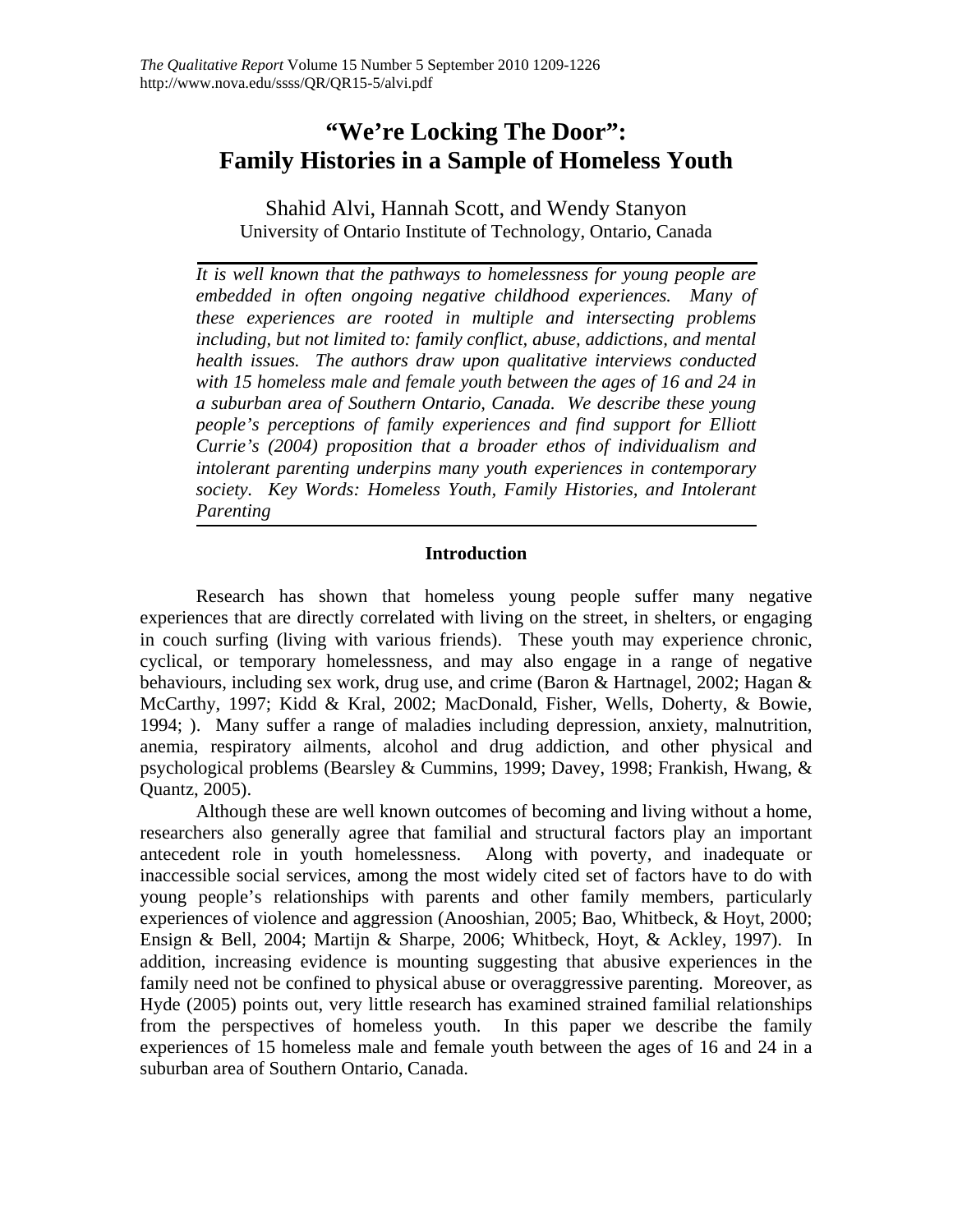#### **Theoretical Framework**

#### **Throwaway Youth and the Sink or Swim Family**

Scholars have suggested that one of the primary challenges in dealing with homelessness is overcoming the pervasive public belief that the homeless are responsible for their own situations, a belief reflected in the persistent notion of the homeless as the "undeserving poor" (Amster, 2003; Daly, 1996; Pellegrini, Queirolo, Monarrez, & Valenzuela, 1997). Part of this perception is the idea that understanding how individuals find their way to the street is unworthy of our increasingly precious resources. Accordingly, when resources are directed to this issue, explaining what places individuals at risk for homelessness becomes the focus with less attention paid to the social and economic contexts in which this vulnerable population lives. Yet it is well known that an understanding of the structural causes of homelessness is one of the key precursory actions when seeking to mitigate this problem (Varney & van Vliet, 2008).

The emphasis on individual responsibility, most recently crystallized in the academic and helping professions by the emphasis on individual "risk factors," ignores the role of structural forces in conditioning and shaping the lives of vulnerable populations generally, and the homeless in particular (Rosenthal & Rotheram-Borus, 2005; Zerger, Strehlow, & Gundlapalli, 2008). Thus, rather than focusing attention on individual pathologies and personality traits as the potential causes of homelessness among youth, some scholars have examined the role of negative family relationships (Whitbeck et al., 1997), social capital (Bantchevska, Bartle-Haring, Dashora, Glebova, & Slesnick, 2008), negative peer social networks (Bao et al., 2000; Rice, Stein, & Milburn, 2008), social support (Torquati & Gamble, 2001) and other structural variables that both cause and perpetuate homelessness.

While individual pathologies and behaviors are important aspects of homelessness, here we draw attention to the importance of social-structural and cultural forces in understanding homeless youths lives, particularly in relation to the centrality of supportive and functional family life. The recent arguments of Elliott Currie (2004) are particularly germane here. Currie's work adds to a growing body of literature (see for example, France, 2007; Muncie, 2006) that aims to contextualize youth experiences of social control today, a period that many scholars are referring to as "late modernity." For these scholars, late modernity is characterized by an ethos of risk management and the attempt to "responsibilize" youth for their conduct by de-emphasizing rehabilitation and social responsibility for individual welfare—both aspects of an allegedly "failed" and "liberal" welfare state that was perceived by policy makers and the general public to be too lenient with indulged children (Kelly, 2001). In contrast, in *The Road to Whatever*, Currie makes the argument that modern culture in America has had a fateful impact on children and adolescents. Briefly, he lists four related and intertwined aspects of culture that impact on young people today; the inversion of responsibility, the problem of contingent worth, the intolerance of transgression, and the rejection of nurturance.

Essentially, Currie's (2004) arguments reject the popular perceptions that youth today are subject to the increasing spread of liberal values, receive less discipline, are indulged more, and are more likely to assert their rights over their responsibilities. Instead, he argues that parents are more likely to sever ties to their children when they do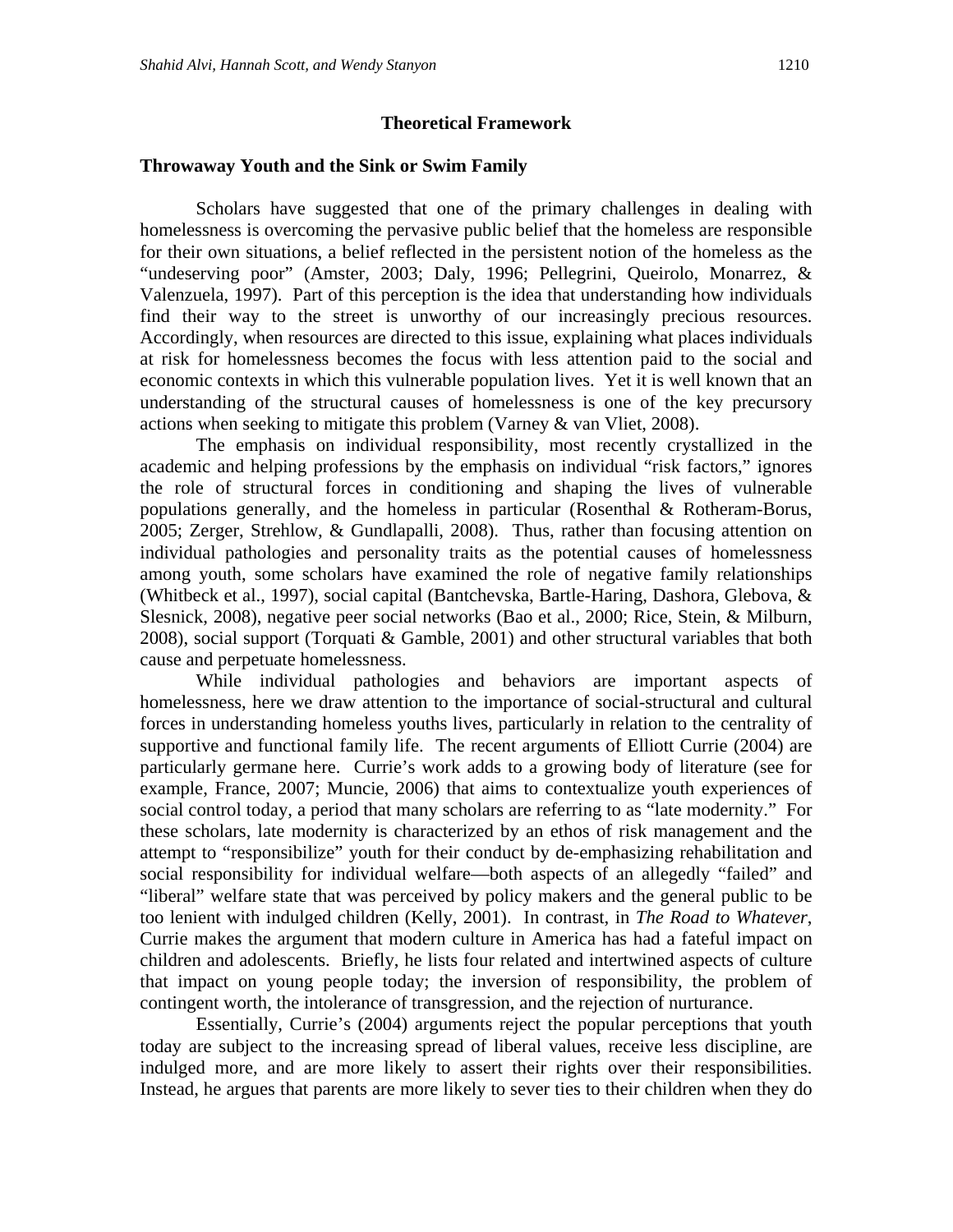not conform to familial regulations, often exercising little tolerance for non-normative behaviour. As a result, youth are finding that they are increasingly responsible for their own life trajectories, rather than existing in a more traditional supportive and insulating family unit. This increasingly rigid response-set to deviance is compounded by further restrictions on evaluation standards, most commonly found in scholastic, athletic, and social performance. Parental approval in these areas is limited, given that these are highly competitive and conditional environments.

In this highly rigid and competitive environment, youth are set up to fail more than succeed. Youth must cope with being perpetual losers and adopt alternative strategies, such as ceasing to care and looking outside these rigid structures where they may find themselves in desperate circumstances. These behavioural restrictions are accompanied by increasingly strict moral standards. Transgressions, often minor, are sanctioned severely. Currie (2004) posits that youth then become less wary of more serious deviations, given the harsh punishments of minor infractions.

The reflexive reactions of the family is then to reject or neglect the youth's needs, spinning them out into non-familial spheres which often perpetuate these feelings, even though many institutional responses are designed to alleviate these very problems.

In reference to middle class children and youth, Currie locates this nexus of cultural attributes within Merton's strain theory, arguing that the inner culture of many families embodies "a harsh and neglectful individualism," (2004, p. 46) which in turn reflects a broader set of values around achievement of material success at the expense of "personal worth and social prestige" (p. 69). For Currie, the consequences associated with failing to achieve are potentially worse for middle class youth compared to their lower class counterparts, because in the "high demand, low support" environments in which these youth live:

…. there are fewer external barriers they can point to as explanations or justifications for their inability to make it to the highest rungs of a narrow ladder of social performance. (p. 69)

In the context of a society that has increasingly witnessed shrinking opportunities for social advancement for both lower and middle class families, the problem of coping with losing, of not "measuring up," has become increasingly pervasive. He suggests that coping with this sense of failure can take two forms; to simply not care as a way of blocking out the humiliation of feeling you are a failure in the eyes of people who matter, or turning to a different frame of reference by looking to others for approval and respect which can in turn lead young people to dangerous behaviours and relationships (Currie, 2004, p. 70).

Although Currie's (2004) focus is on middle class youth in the United States, there is no reason to believe that Canadian children are not facing many of the same issues. As with other Western societies, Canada's economic system has come under tremendous pressure in recent years. The demise of manufacturing jobs, an increase in dead-end, low paying and precarious service sector jobs, and increasing class polarization have all been hallmarks of the Canadian experience. At the same time, these material transformations have gone hand-in-glove with cultural shifts characterized by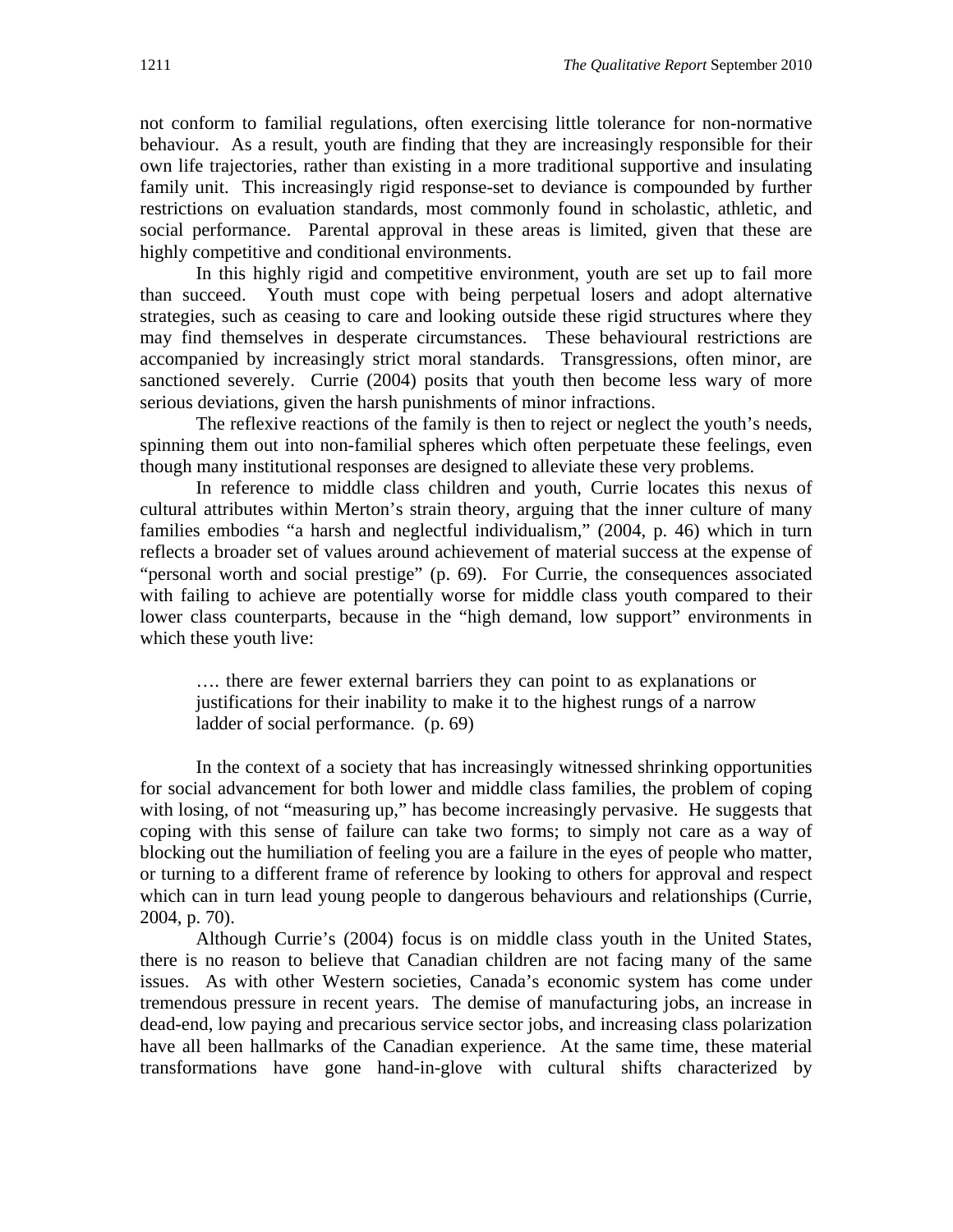individualization, responsibilization, and concomitant political strategies of managerialism and risk management (Muncie, 2006).

Thus, many Canadian youth must cope with extraordinarily difficult social circumstances. For instance, alongside high unemployment rates, and despite political promises to eliminate child poverty by the year 2000, today nearly one in six children in Canada live in poverty (Campaign, 2005, 2006). Additionally youth suicide rates have risen during this time frame (BC, 2006) and there is good evidence to suggest that a large majority of homeless youth suffer with mental health problems (Martijn & Sharpe, 2006; Odgers, Burnette, Chauhan, Moretti, & Reppucci, 2005). A compounding factor is the cultural context in which many youth now grow up in. Canadian culture tends to be shifting in the direction where "success" and "failure" form a mutually exclusive binary of ostensible "choices" manifesting within many families as well as the broader cultural context. In this milieu, as Currie points out, punitive, rejecting sanctions both within and outside the family have come to be seen as "acceptable and even laudable ways of dealing with those who fail or break the rules (2004, p. 97).

Thus, children in many contemporary Western societies, including Canada, are subject to the logics and regulations of the market (Taylor, 1999), underpinned by discourses of individual responsibility and "free choice," resulting in a culture in which young people must "function independently of the old collective supports that once provided clearer pathways to adulthood" (Côté & Allahar, 2006, p. 10). In this paper we answer the call of Hyde (2005) to examine strained familial relationships as relayed from homeless youth within the context of the perspective put forth by Currie (2004). Specifically, the purpose of this study is to better understand homeless youth perceptions of the role of parenting and family dynamics in creating or perpetuating their homelessness, and to assess the degree to which Currie's arguments can provide insight into these young people's experiences.

Shahid Alvi and Hannah Scott are sociologists with research interests in homelessness, violence against women and youth, and applied sociology. Wendy Stanyon is a nurse whose interests lie in vulnerable population advocacy, patient care and education. The work reported here stems from our long term commitment to, and appreciation of the importance of evidence based policy in relation to vulnerable populations. Specifically, this paper reports the results of a larger quantitative and qualitative project undertaken to understand the experiences and needs of homeless people in a large urban setting.

#### **Methodology**

Participants in this study were interviewed by the research team as part of a larger project consisting of a capture-recapture (two phase) census of homeless individuals in a region of Southern Ontario. The purpose of this census was to determine the prevalence and nature of homelessness in this community. Prior to entering the field, the research was approved by the University of Ontario Institute of Technology's Research Ethics Board. During the first census, researchers presented respondents with a flyer informing them that over the next few weeks they would have the opportunity to participate in an in-depth qualitative interview phase. Respondents were assured that the interviews would be confidential and completely voluntary. Open-ended interviews were conducted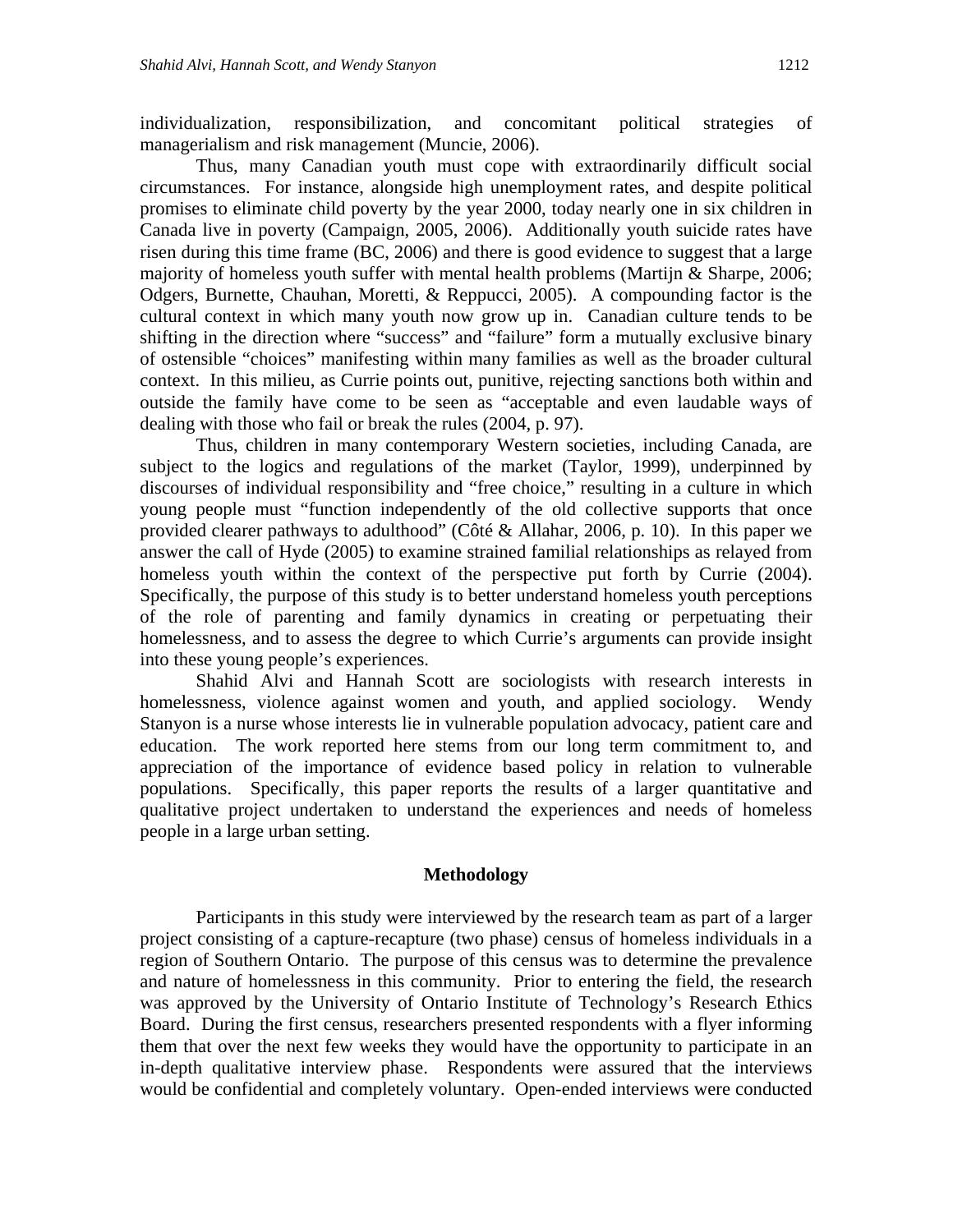with homeless individuals at various shelters (which provided accommodation for either male or female clientele) and agency outreach locations. Our rationale for choosing this approach was based on the difficulty of locating homeless people (given the transience of homelessness), and was suggested to us by agency personnel serving the homeless in the region. These personnel had a very good understanding of the daily movement patterns of this population, and were able to assist us in the task of being in the right place at the right time. In addition, time and resource limitations meant that other field methods such as ethnographic techniques or observational studies would have been very difficult, if not impossible to conduct. Accordingly, we felt that in-depth interviews would provide us with the most useful information in relation to our research questions.

Additional interviews were also conducted in a small rural community to capture the unique issues facing the rural homeless population. The interviews lasted approximately one hour and interviewees were provided with a \$30 voucher for a local retailer. The interviews addressed questions regarding the individual's personal struggles, circumstances that led to becoming homeless, reasons for current homelessness, and information on what resources were needed to become self-sustainable again.

The interviews were conducted by nursing students, specifically trained for conducting qualitative interviews. The students were divided into teams of two and each team was assigned to a specific interview location. One team member was required to conduct the interview while the other took detailed notes which were used to record nonverbal impressions, to help frame the analysis, and acted as a backup in case the interviewee did not wish to be taped. A digital recording device was used to tape the interview, with permission of the respondent, to ensure that the information gathered from the interview was both accurate and complete. In total, 64 interviews were conducted. The names of all participants were changed to protect their identity.

The instrument template we used for our qualitative interviews was derived from a large study carried out carried out by Kraus and Graves (2002). The Research Project on Homelessness in Greater Vancouver offered a qualitative research instrument that they reported to be very successful. Of particular appeal to researchers on this project was the use of common language and intuitive nature of the instrument. The resulting questionnaire was six pages long comprised of eight sections for a total of 35 questions. Some demographic data were also elicited as prelude to the actual interview. Since we are interested in the experiences of homeless youth, the subsample investigated here consists only of the 15 homeless people we felt could be characterized as "young," ten males and five females between the ages of 16 and 24. Most of the participants described themselves as Caucasian, accounting for 73.3% of the responses. Only 20% described themselves as aboriginal and 6.7% chose not to identify their ethnic background.

#### **Key Themes**

Our analytical strategy involved verbatim transcription of the taped interviews (all respondents agreed to be taped). Each of the authors independently reviewed interview transcripts and coded themes emerging from the interview data. These themes were then compared to assess concordance. In what follows, we report the results of the research as they emerged from a detailed consideration of transcript themes. While lack of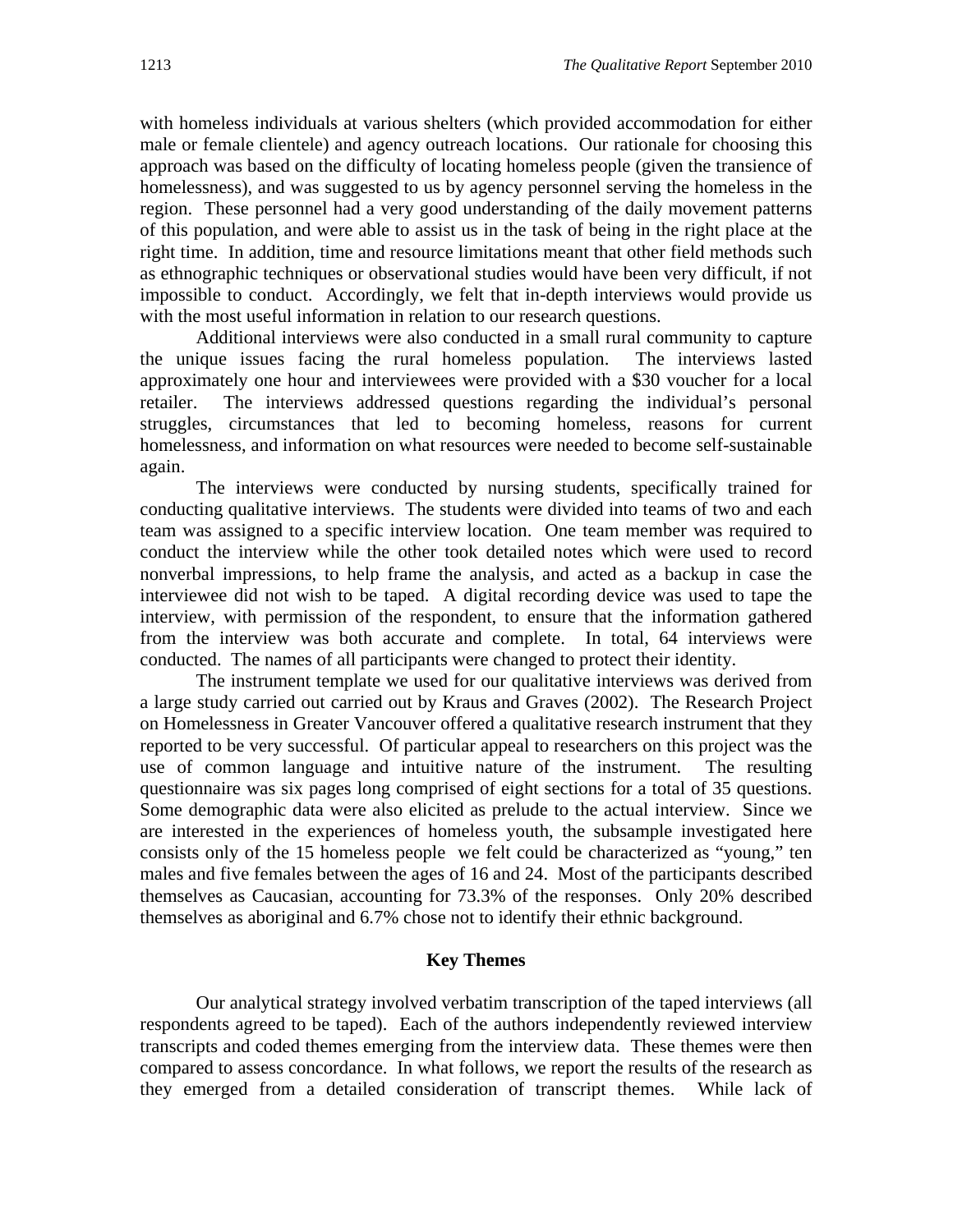affordable housing, drug addiction, involvement in both expressive and instrumental crime, and mental and physical health problems were themes that emerged consistently across the interviews, here we focus on the nature of the relationships between our respondents and their parents or caregivers. All the respondents provided information on their familial experiences in terms of quality of relationships, parenting and discipline styles. Here, we focus on the parental figure(s) response to transgressions against what their parents considered normative behaviour, and the living environment preceding the move to the streets. Two key themes emerged from this analysis: (a) the intolerance of transgression and, (b) familial and interpersonal violence.

#### **The Intolerance of Transgression**

 As noted earlier, negative relationships between parents or caregivers, and youth are significant and consistent predictors of youth homelessness (Janus, Archambault, Brown, & Welsh, 1995; Robert, Fournier, & Pauze, 2003; Tyler, 2006). In our data, we found this to be true generally, but also found that parental authoritarianism was prevalent in the lives of the youth we interviewed. Briefly, scholars of parenting have argued that authoritarian parenting is characterized by high and often unrealistic expectations of children with respect to performance on a range of behaviours and corresponding intolerant responses to children's failings, when the latter fail to live up to those expectations. This type of parenting, at least in Western societies, often leads to negative psycho-social outcomes (Bronte-Tinkew, Moore, & Carrano, 2006; Dwairy, 2008; Thompson, Hollis, & Richards, 2003).

Much of the behaviour exhibited by these youth followed similar patterns, as illustrated by the experiences of Dylan. Dylan became homeless due to a difficult childhood and recurring conflict with family members. Dylan's conflict with his parents stemmed from his own mental health problems, criminal behaviour, and substance abuse. When he was 13 his father placed him under the care of the Children's Aid Society (CAS) believing he was a "problem child." When asked to describe his childhood experiences leading up to that point Dylan explained:

Well I was brought home by the cops. Let's see. Been charged a few times. Hospitalized my brother once. We got in a fist fight. Other than that, I was just a really big hassle. Not going to school. Selling drugs. All kinds of stuff.

Our data indicate that often the responses to this behaviour by family members eventually became absolute. For example, in response to a question on why she left her home, Elizabeth responded:

They get mad and they say that if you walk out the door those are locked or whatever or if you don't come home at this time; the doors are locked to you and you can't come home. So the first couple of times it was me just up and going and then the last time it was… I had called to tell them I was going to be late. A friend of mine had just had her baby and she wanted to flush or whatever. So her boyfriend took my bike to go to the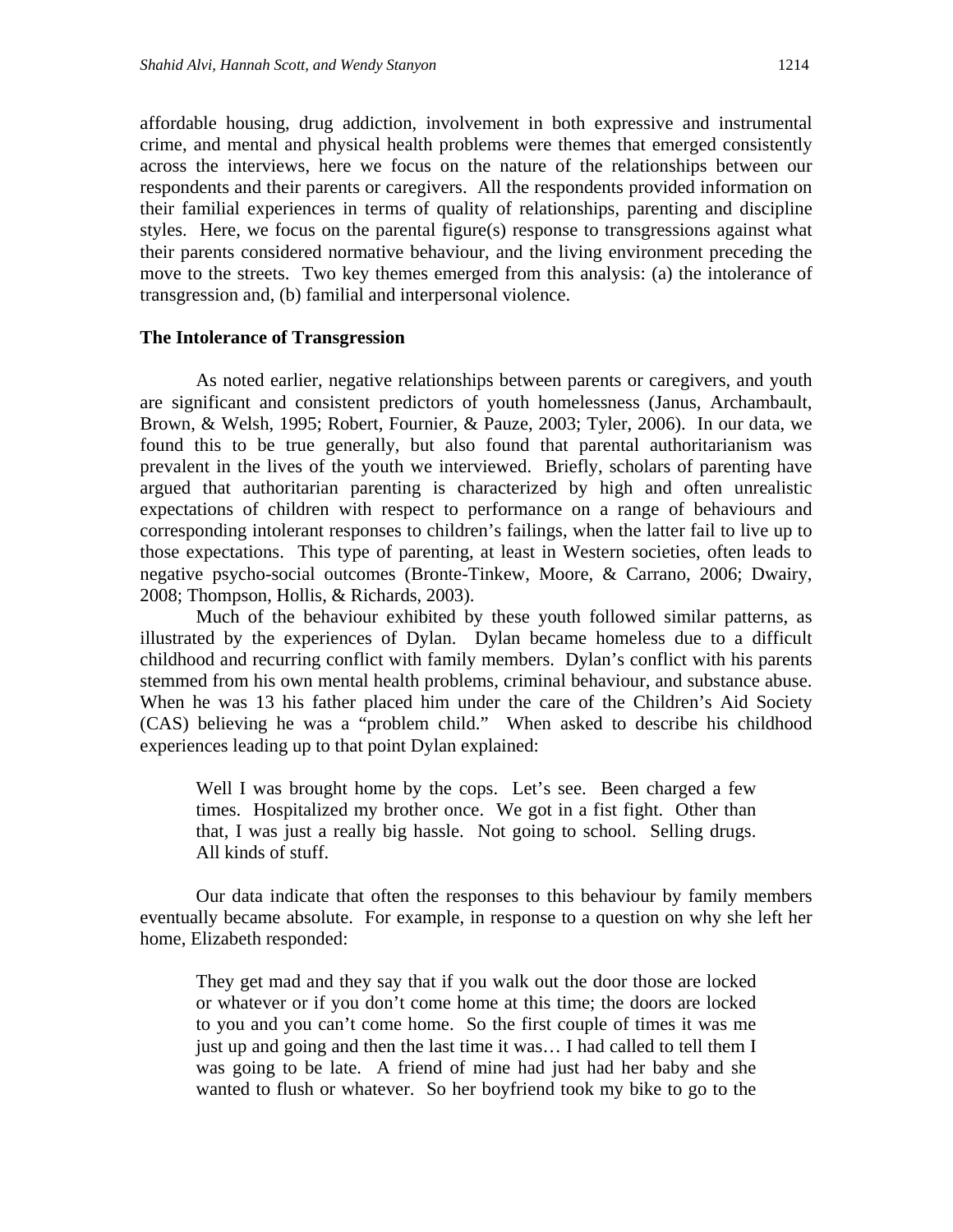store and he didn't come back. So I was five minutes late for curfew and they called my cell phone and they said you're not welcome back in our home and we're locking the doors. But they still deny it. Like I have my boyfriend sitting there with the phone on speaker phone hearing the whole conversation and they'll still deny it to this day that they never kicked me out.

Later in the conversation, the same young woman told interviewers that:

The first time I got kicked out it was over stupid things like rules….we were getting [into] more arguments, they would tell me that I was acting like a retard and tell me that I was doing this. And I would be like I don't even know what I did wrong half the time. You know, or like no matter what I did I never felt good enough. You know, like I'd come home with a Report Card that had three A's on it or whatever or three over 80 and they would sit there and remark on the stuff that was lower. They would never say oh you did a good job in these subjects. It was always well what happened here? There was never....[anything] positive....

 Here we see clearly that this youth experienced what she perceived to be an "intolerance of transgression" effect, in which the parents express "little tolerance for legitimate mistakes" (Currie, 2004, p. 88). These behaviours ranged from problematic to essentially typical teenage behavior within a context in which the bar for success was contingent on what Elizabeth perceived to be very narrow parameters. Of course, we recognize that the veracity of these perceptions (and those of our other respondents) might be challenged by parents. However, we had no opportunity to corroborate these stories with caregivers themselves. We also would argue that the perceptions reported here are "real" for these individuals and that the fact that there is consistency across stories suggests that we are tapping into the same underlying phenomena.

 When asked whether she voluntarily left her parent's home, another young woman, Joanne, put the matter this way:

I got in a fight with my Mom and she asked me to leave. We were fighting all the time. We didn't get along. She asked me to and then I went to leave and she said "If you leave, don't come back…." my Dad, my Dad would kick me out (this happened five or six times)….sometimes I'd ask to come back and other times they'd ask me.

Paradoxically, in the context of this "push-pull" environment, respondents reported to us the short-sightedness of this intolerant approach. One youth who had been kicked out of her home stated that her parents were very critical of welfare recipients and insisted she find a job. This same respondent noted this with the understanding that her parents did not grasp the obstacles to obtaining a living-wage job facing a 17 year-old, who has not completed high school.

Elizabeth, who had been living without stable housing for about three years, was another participant who felt that a strained family life and lack of positive reinforcement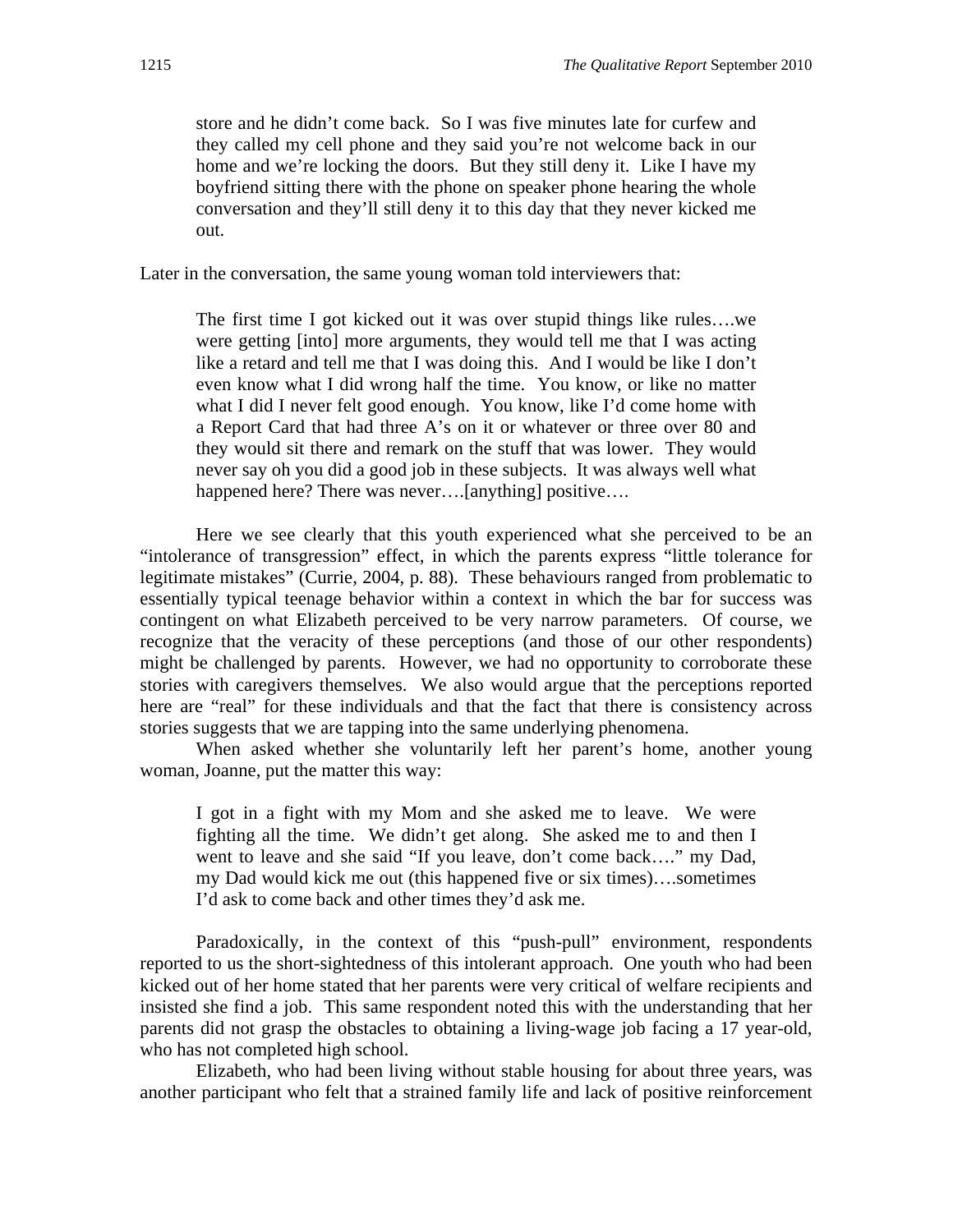from her parents was a primary cause of her homelessness. The conflict with her family started when her older brother was taken away by the police and placed into a group home. When she was 14 she began to ask questions about what happened to him and this caused several arguments between Elizabeth and her parents:

We weren't really getting along at all. Because I wanted to know about my brother and I couldn't really forgive them for that. You know, I didn't understand and they wouldn't tell me. And so of course I got angry and hostile towards them and after that it all just fell apart.

The first time Elizabeth left her house was at age 14; at that time she ran away to her friend's house because she was sick of arguing with her parents. She eventually decided to move back in with her parents but the hostility and arguments only intensified. Elizabeth explains her reasons for finally leaving:

We got into some really bad arguments. There was still a lot of hostility toward each other and everything and I couldn't handle it. It was bringing my marks down and bringing my stress level up. I had gotten suicidal and I decided nah I'm not going to deal with the…you know, you can build a relationship without me being in the house.

Elizabeth spoke about her parents' high expectations, stating that "the youth now are expected to do a lot more than what our parents were expected to do. Like we're now expected to have all of this college stuff ready by the time we leave and by the time we've done high school or whatever like." Katie, who had struggled with depression and anxiety since the fifth grade and had turned to cocaine as a way of coping with her problems, also highlighted her experiences of abuse and intolerant parenting at the hands of her mother:

She's physically and verbally abusive….She changed the locks on the door….I went to rehab …. I went there on my own to get clean. They (the parents) said if I got clean I could come home. So I was there from February 18 until March 10. I got clean, it felt great. I went home on the Friday and she... just dropped off some of my stuff and they said how are you and I said I was fine. Then I was going to stay at my boyfriend's house for the night. And then they said that was OK. I said I'll be home tomorrow and when I came home on the Saturday the locks were changed and they said they didn't want me anymore. They said they didn't consider me a part of their family.

In this instance, even though Katie felt that she had made a serious effort to correct her transgressions, she also perceived that her family did not recognize the effort, choosing instead to punish the offending behaviour. When Katie was asked if there was anything that could have been done to help her stay at home she discussed the importance of positive parent-child relationships; "if my parents were more supportive and praised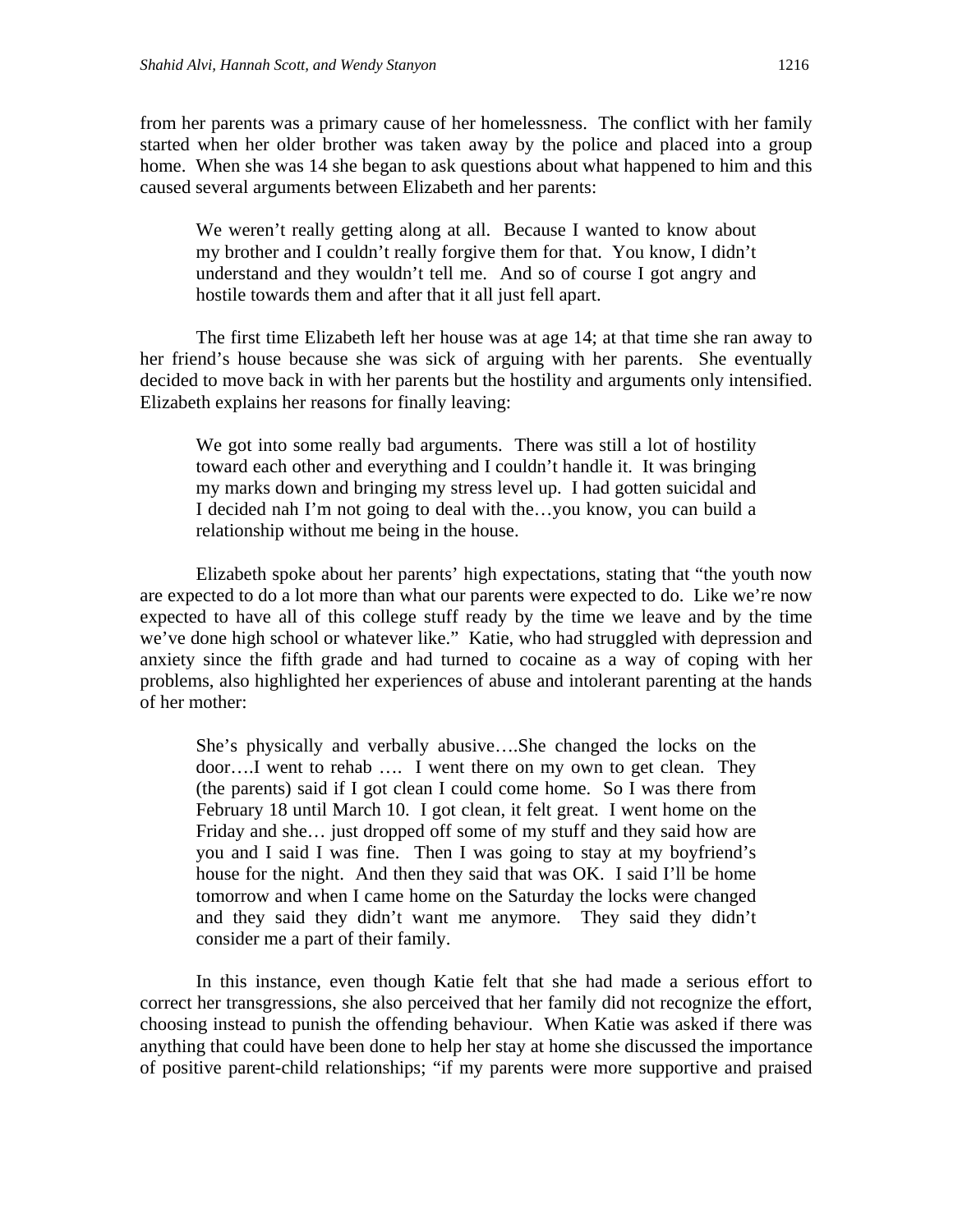me for the good I did instead of putting me down for the bad…I think that could help in a lot of ways. I think parents have a big…they play a big role."

These youth also told us that in many cases their parents expected them to take care of themselves or were faced with pressure to take care of their own parents as the latter also faced a myriad of personal problems. This "inversion of responsibility" is best illustrated by Jake, who explained that his mother left his brother and him alone and in charge "for months at a time," without food or even a fridge:

Kind of crazy, but it's true. My brother would teach me to steal and rob cars across the street and go steal at the corner store and go steal at Zellers, and go steal at whatever store we had. That was the thing, and my sister got that trait. She used to go into stores and touch everything. She used to get beat. She used to have to hold her hands and…She was too busy at bars and she had too much time or too much extra money or whatever you want to call it from being around certain groups of people that just basically tore her life apart, you know what I mean? But she didn't really give a fuck because she was drinking and smoking and doing all types of….like, regular people nowadays-they think that's the bomb you know? But really that wasn't the bomb for me because I'm there…I see my mom two months later and I'm like hanging onto her leg, 'I don't want you to leave'. And then the briefcases [men] come in, and boom, the next thing you know the man's taking her out, or the man is fucking her in the bed or the man is beating her up or the man is torturing us, you know what I mean? So it's like always shit….

 Finally, although these young people told us stories of parental neglect and rejection, they were also telling us that in the absence of familial supports there were often few alternatives for shelter, care and support on the street. Not surprisingly, in the absence of these social supports, the youth in this study often turned to their peers on the street for support. Katie expressed her concern regarding the lack of shelters for young people while at the same time highlighting the lack of support from her parents and the concomitant need to turn to her (somewhat reluctant) grandparents:

I think that there should be shelters for people who are under 16 because I know when I got kicked out when I was under 16, I didn't have a place to go. There was nowhere for me…I had to go live with my grandparents, but they weren't 100% willing. They just didn't want me out on the street. That's where I would've ended up.

Elizabeth also described the dangers of turning to other street kids for social support:

When you have a circle of friends around you that are trying to build themselves up to you, you all kind of lean on each other towards support and that kind of brings you up a little bit higher. But then again if you get into the wrong negative crowd it's very easy to fall back [relapse].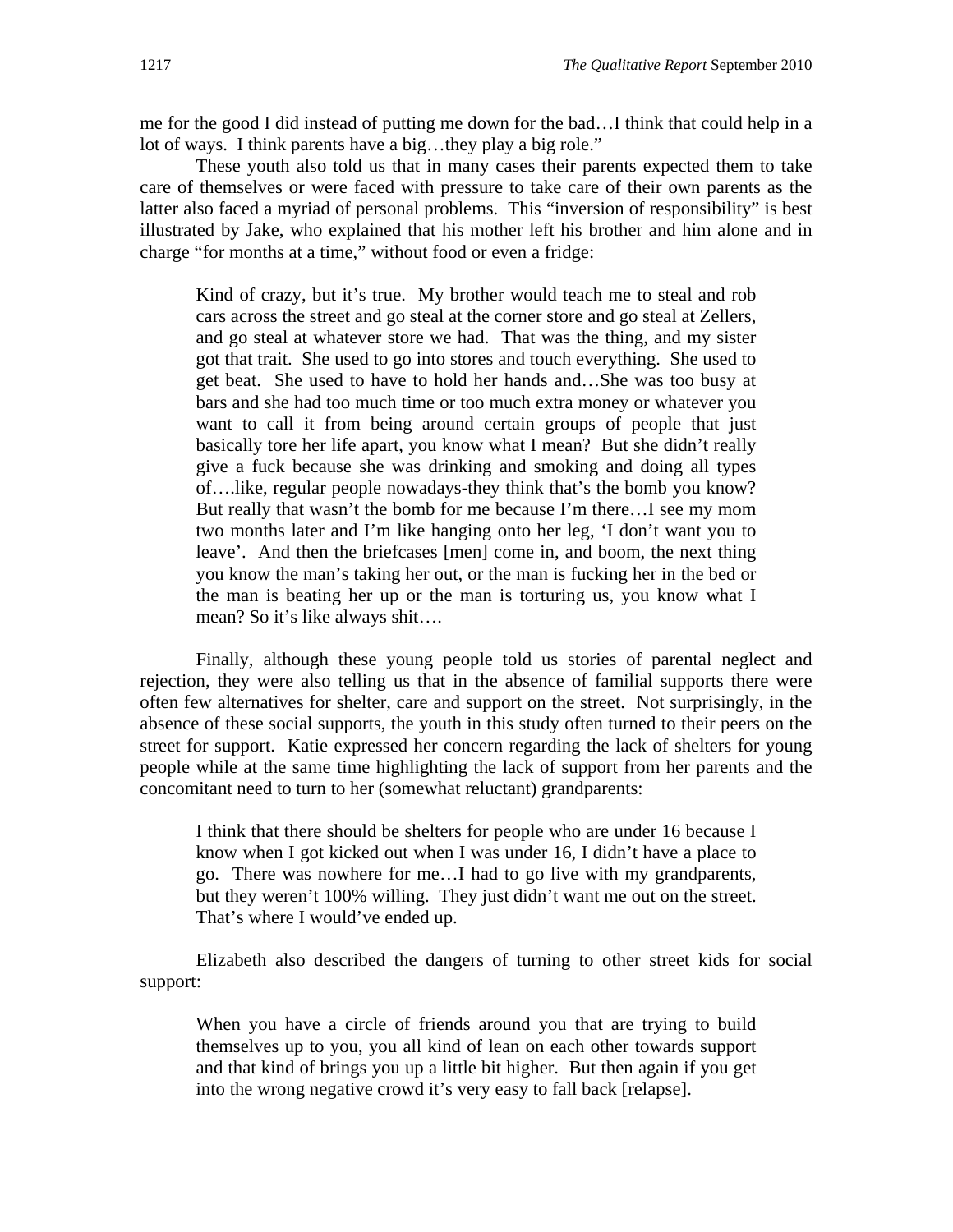Talking more broadly about his perception of kids on the street, Ethan also pointed out that turning to peers for survival is often dangerous, particularly for girls:

You know, their parents kicked them out, they don't know what to do, and the young girls are going out sleeping with the guys and their boyfriends, and they have a place to stay, so they don't give a fuck what they do. And there's a lot of that in this town, there's a lot of young girls, I know girls that I grew up with and I see them with these guys, and I know what these guys do, you know what I mean? It makes me mad right. They need to have more youth and more things for girls, especially more women shelters.

Elizabeth told us that her step-mother had only recently revealed to her that she was not her biological mother. Referring to her friend's parents, she continued:

They (her friend's parents) had asked me what was going on. She was a friend of mine for quite some time, she knew that the way that my parents were. She knew that it was them that were putting me into the position, so her family and all that becomes very close to them. Like I call her Mom, Mom and her Dad, Dad. Like and her little brother is awesome. All three of them are just whatever, I can walk in their house and their dog won't bite my head off. Right, like, you know I can like – We're very close so like her family knows what's going on. When I attempted suicide and actually ended up in the hospital for it; it was her and her mom that came to visit me at the hospital. My mother didn't. So that kind of opens your eyes….

It is also not the case that homeless youth turn away completely from their parents when they need help. However, in the context of the intolerant mentality, that help is often not forthcoming. When Robert was asked if there was anyone he could have turned to for help, he replied:

I asked my mother, I don't know. She doesn't relate to my problems, or whatever, she thinks like, because she had a rough life, she's been out since she was fifteen, working and everything, I don't know. She thinks that it's not so bad as I make it sound to her sometimes. Kind of like, suck it up type thing.

And Ethan reported that when he was 15:

I got out of jail and my stepmom and me don't have too much, you know what I mean? And then she didn't want me to live back in the house, so I came back into the house and she asked me to move out so, I just decided to stay out. [I stayed out] Uh, probably a couple of months, then went back to jail, got out.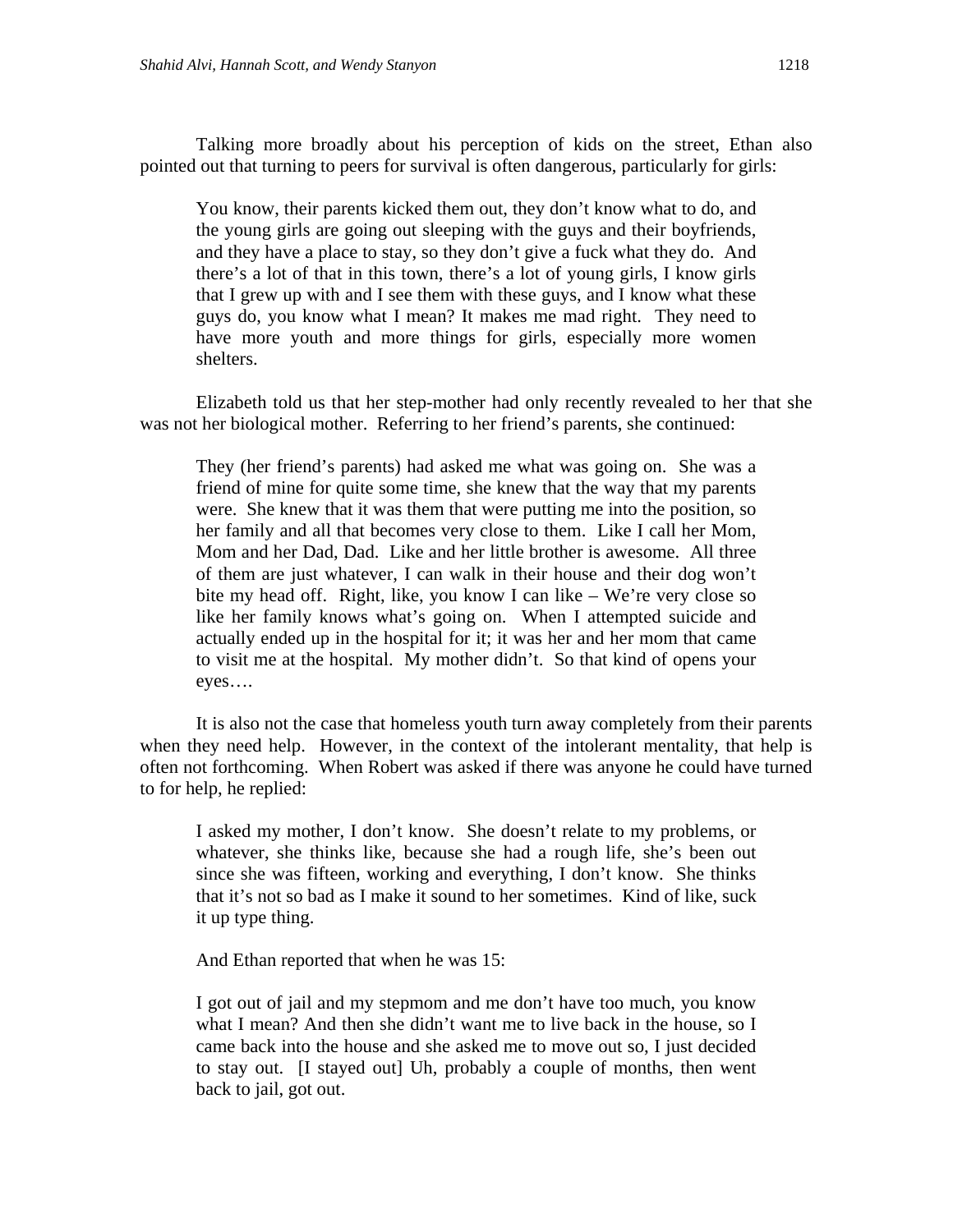Brian told us that his mother "gave him the boot" when he was15 because he was stealing from her. But later in the conversation, he clarified the family context:

Well I was going to high school just starting to get into drugs and stuff, you know, and starting to break the law. Well I was mad at my mother because I found out, like I realized she was dealing drugs….so I kind of hated her so I was just disrespecting her, I mean, as we lived so I was getting myself into trouble at the same time.

Yeah. My whole life I've heard drugs are bad but if I actually clued in and I actually saw what happened and took a look at the people around me, I don't think I would want to end up like that, right? I'd be doing things different but I didn't so now I have habits. I still see these people and what they look like and what I could look like in the future but it doesn't really do anything to me because I'm already into it, you know?

He then went on to recommend:

Yeah well being on the street for a while, I think they should teach kids in school before they end up like acting the way I did before they have to experience it. I think they should be taught about how it is and you know… Of course people say drugs are bad and you know, you don't want to be homeless and you don't want to be a bum or whatever but people don't really… some… I think kids should learn about how it really is, you know?

#### **Familial and Interpersonal Violence**

A second theme that was apparent in our interviews was that of family violence experienced prior to the youth leaving or being kicked out of the home, and after, as part of the experience of homelessness. Violence is a form of controlling and absolutist behaviour, and therefore dovetails nicely with the ideas set forth by Currie (2004), in that violence can be considered a form (albeit extreme) of rejection of nurturance (Anooshian, 2005; Menke, 2000). Those who use violence, do so to physically force victims into compliance with the viewpoint of the abuser. Alternatively, violence is often used to punish various forms of perceived transgressions perceived by the abuser (Johnson, 2006; Sampson & Laub, 1994). Jake told us that he and his mother had been in a battered women's shelter to get away from a string of abusive boyfriends.

Well, with my mom…we were in a shelter at one point in time because her boyfriends were kicking the shit out of her and we couldn't get away from them. We had a hard life, you know?

In some cases respondents identified that, although their parents or parental models were not violent, they often were not protected from violence in the home. In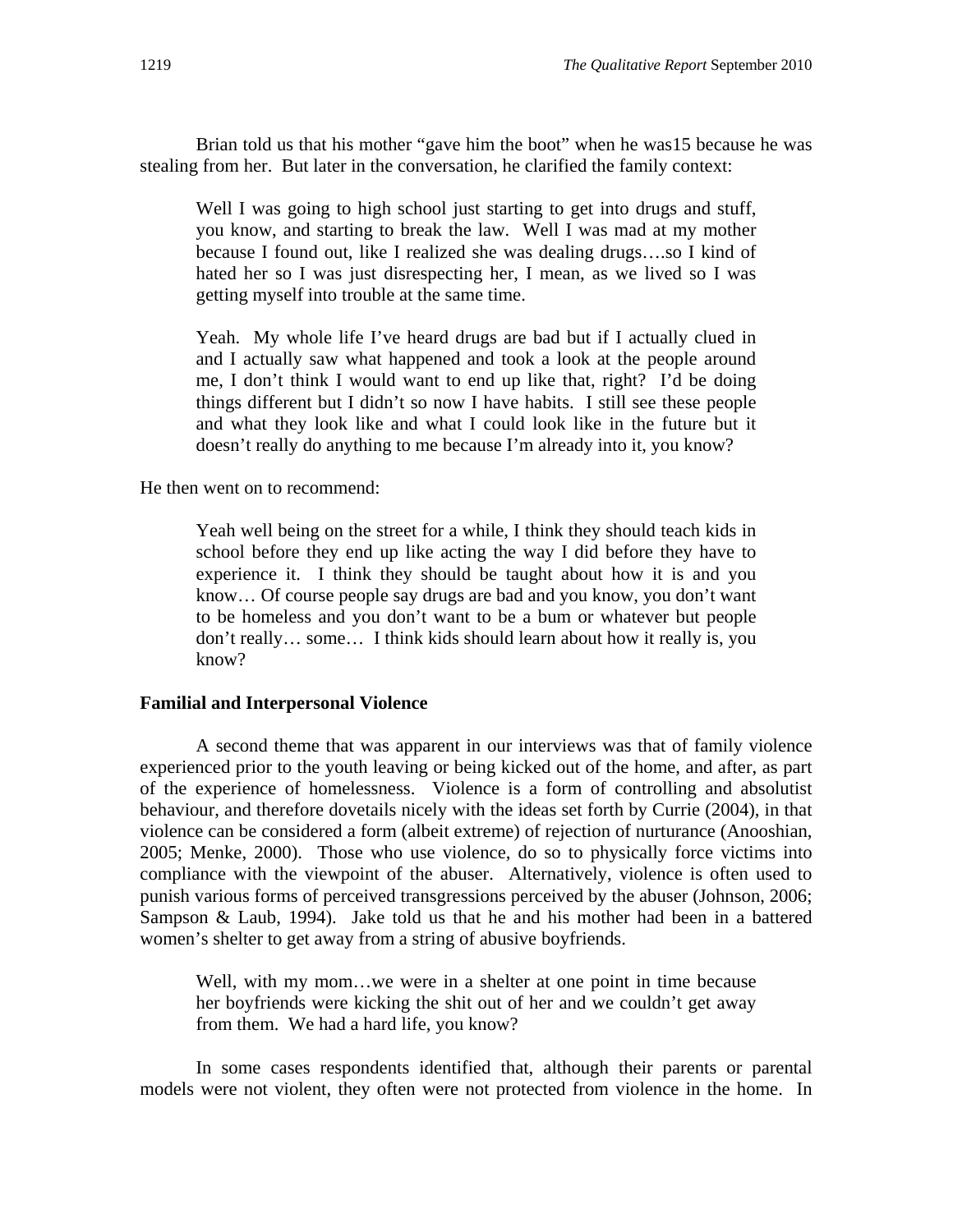essence, the youth was neglected even though there was a keen awareness by the heads of household that violence was being carried out on one of it's members by another. Luke told us about an abusive older brother, who "beat on me quite a bit."

And then, uh, when I turned fifteen he came over to my house and kicked me out of the house while my parents were sitting there. My parents were, like, we can't do anything about it or he'll smash us too. And, uh, him and I had a rough life growing up together. Um, he's cut me, stabbed me, burnt me, you name it, I've basically got beaten by him. I was too small and too young to even know what fighting back really was until I was around … fourteen or thirteen.

I think that's the reason I got kicked out was because I began to fight back.

Luke went on to elaborate on the reasoning his brother used upon deciding to force him out of his home:

He said, um, because I was having problems with school and stuff like that, and I was refusing to go to school, like I'd take the bus to town and I'd take off from school, go [somewhere with] my friends, smoke drugs and because I've been rebellious against my parents and all that at the time that he came over and started "no you can't live here anymore, you got to go, pack your stuff, you got one bag, take it, all your clothes and that's all you get."

Finally, Crystal's remarks echo the findings of numerous studies showing that physical, emotional and sexual abuse are common experiences among homeless females (Baker, Cook, & Norris, 2003; Bassuk, Weinreb, Buckner, Browne, Salomon, & Bassuk, 1996; Styron, Janoff-Bulman, & Davidson, 2000). When asked whether there was anything that anyone could have done to help keep her in her former residence, a public housing apartment that she told us had "probably about 15 crack dealers in one building." She said:

Probably put my boyfriend in jail a long time ago….I don't want to be a rat and don't want to get beat up for calling the cops. He was violent towards everybody. I think everybody in there was violent in some way or another.

#### **Discussion**

There is good evidence from the literature suggesting that parental substance abuse, mental health issues and physical and mental abuse are often present in the families of homeless children (Ryan, Kilmer, Cauce, Watanabe, & Hoyt, 2000; Tyler, Cauce, & Whitbeck, 2004). This paper focuses on the theme of authoritarian parenting, neglect, and punishment by parents and other caregivers: a causal factor identified by homeless youth in our study to their progression to being homeless. Our findings lend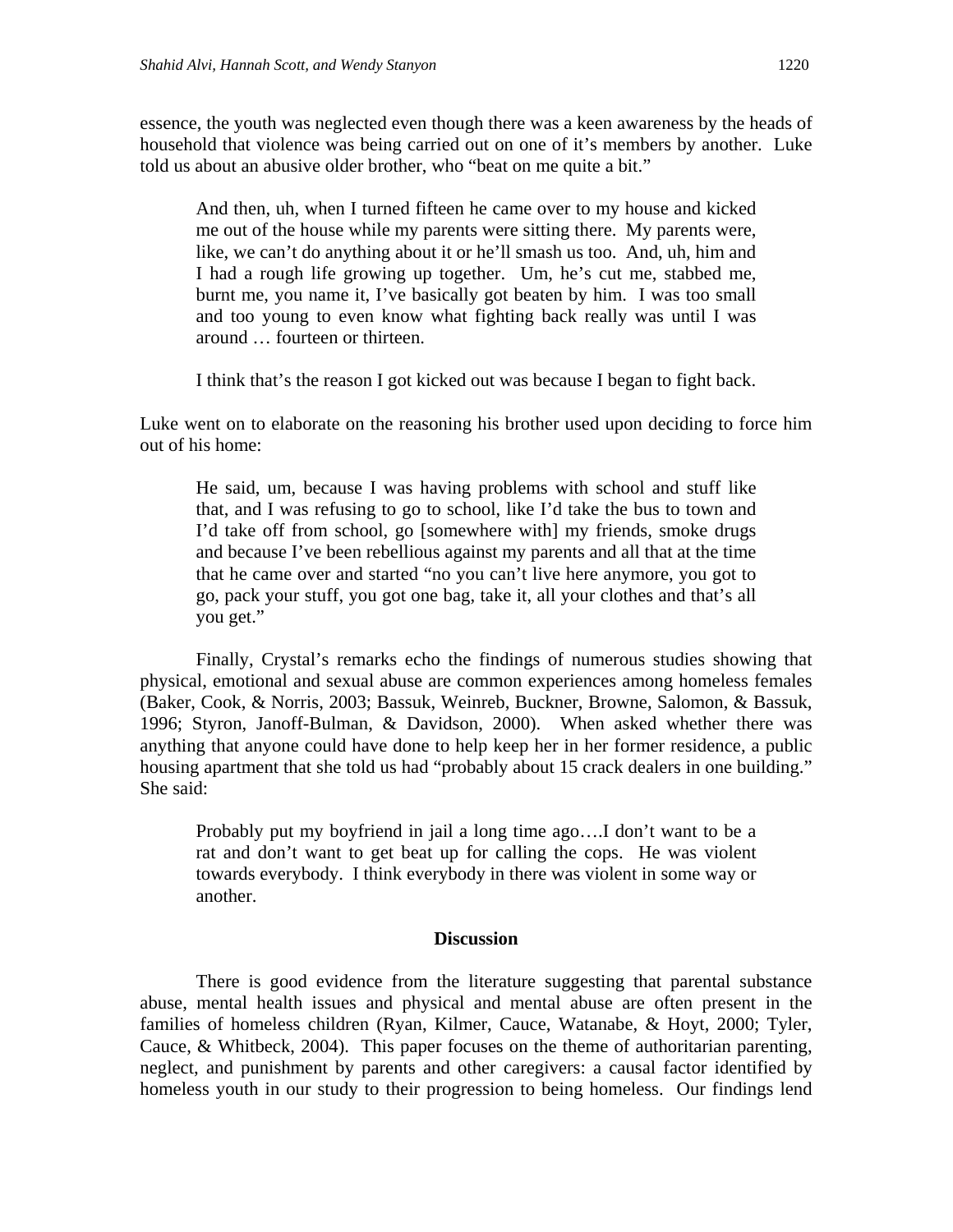support to the conclusions of studies such as those of Wolfe and her colleagues (1999), who report that homeless youth are more likely to report mistreatment at the hands of parents, less parental love and cohesion and more family conflict than their housed counterparts. Our interpretation of these findings, however, are situated within the framework offered by Currie, who urges us to consider the structural roots of negative parenting culture in contemporary society.

As Klodawsky, Aubry, and Farrell (2006) point out, such neglect needs to be understood within the context of the underpinnings of neo-liberal society, namely, the ideology that individuals are responsible for themselves and that homeless youth are unwilling to engage in paid work to resolve their situations. Our interpretation of the themes uncovered in this research stems primarily from an interest in situating these themes within the broader social and cultural context of caregiving in contemporary Western societies. In this concluding section we wish to draw attention to the effects of problematic parenting and caregiving in a society that emphasizes personal success, high, but often unrealistic standards of behaviour and achievement, and intolerance when young people fail to measure up to those standards.

Our research reinforces many of the themes articulated by Currie (2004). What is especially clear in our interviews is the prevalence of our respondents who reported being held to high standards of behavior, in often dysfunctional circumstances, which essentially set them up for failure. Currie (p. 46) points out that within the ongoing conversation about the alleged "breakdown" of the family in modern society, a relatively recent development revolves around the argument that "parents have lost the upper hand—that we have become a society that is too lenient and indulgent with children." As discussed earlier, in part, this kind of mentality is one of the roots of what Muncie (2008) refers to as the "punitive turn" as expressed in various social and criminal justice policies. As our research suggests, although many of these youth had serious behavioral problems, their homelessness was less a case of lenient or indulgent parenting as it was punitive and heedless parenting (Currie, p. 46). Parents, in this study, often resorted to forcing their child to leave the family home, effectively "throwing away" their problems with the child as well as their responsibilities to them.

Our research also adds to a body of literature suggesting that the majority of homeless youth in both Canada and the United States have come from homes with high levels of conflict, abuse and family disruption (Buckner & Bassuk, 1997; Hagan & McCarthy, 1997). However, our research also demonstrates that even when youth were trying to achieve rather narrowly focused goals in academic, social, or athletic spheres, or attempting to make amends for transgressions, conflict between the youth and parents would arise. Youth reported that the conflict would increase in frequency and/or in intensity, eventually leading to the abandonment of the child by kicking them out of the family unit.

As stated earlier, we have no way of knowing parental perspectives on our respondent's stories, and this constitutes one limitation of our study. In addition, we cannot make the assumption that our findings are generalizable to all homeless youth. However, as Luker (2008, p. 48) points out, we are not claiming here to be estimating the distribution of a population across categories. Rather, we are interested in the nature of the categories that emerged in the analysis of these young people's experiences. Another limitation of the findings stems from the somewhat unique nature of the study setting,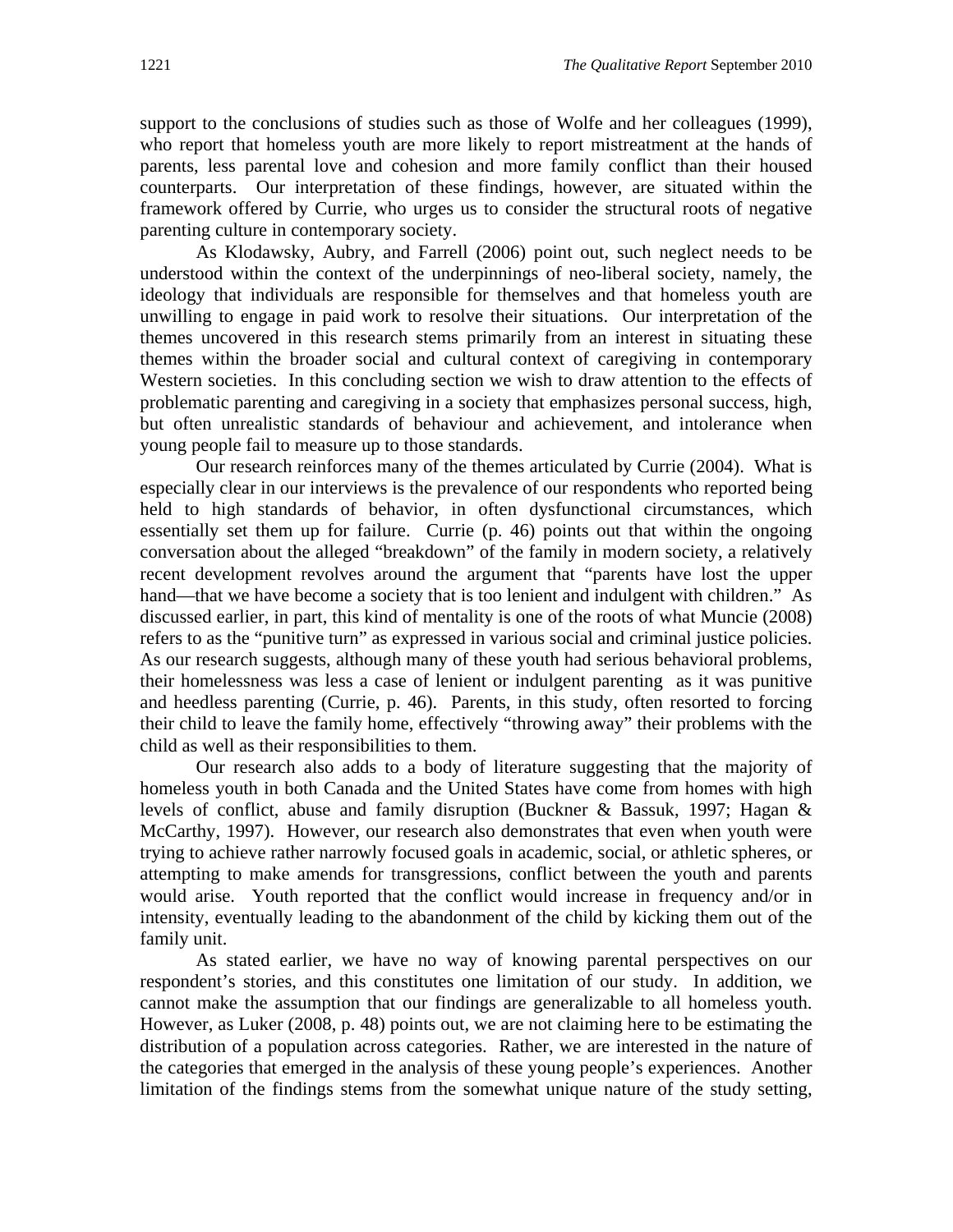which, in contrast to most studies of homeless youth, was not a large urban area, but a suburban area. Although the experiences of inner city homeless youth may be different in some respects to those of our sample, our focus on youth in a suburban area adds some insight into the role of parenting and violence in an otherwise unexamined group.

To this end, what appears to be missing in many of our cases is familial support and nurturance so needed by all family members. Thus, one policy recommendation would be to intervene with families to help mediate and resolve ongoing difficulties. Another is to help families reunite after the youth has become homeless, or to provide counseling after the child has returned home (Milburn, Rotheram-Borus, Batterham, Brumback, Rosenthal, & Mallet, 2005), providing the child is not being abused by family members. Furthermore, as other researchers have suggested (Finkelhor, Hotaling, & Sedlak, 1990) homeless youth are not a homogenous population and do not become homeless for the same reasons. Accordingly, our data suggest that service providers need to gather information on histories of family discord and rejection so they can provide services tailored specifically to this group (Ringwalt, Greene, & Robertson, 1998).

Finally, we have tried to draw attention to the idea that the contours of such family discord and disruption need to be understood in broader social context. Policy makers, researchers, service providers, and other stakeholders need to understand that underlying issues of poverty, social exclusion, employment, and family violence must be confronted. Unless these issues are, in turn, contextualized within the broader culture of social exclusion and "disposable youth" (Giroux, 2003), facing "sink or swim" ultimatums put forth by family members in North American society, there is little likelihood of eliminating homelessness via the provision of post hoc services alone.

#### **References**

- Amster, R. (2003). Patterns of exclusion: Sanitizing space, criminalizing homelessness. *Social Justice*, *30*(1), 195-222.
- Anooshian, L. J. (2005). Violence and aggression in the lives of homeless children: A review. *Aggression and Violent Behavior*, *10*(2), 129-152.
- Baker, C. K., Cook, S. L., & Norris, F. H. (2003). Domestic violence and housing problems: A contextual analysis of women's help-seeking, received informal support, and formal system response. *Violence Against Women*, *9*(7), 754-783.
- Bantchevska, D., Bartle-Haring, S., Dashora, P., Glebova, T., & Slesnick, N. (2008). Problem behaviors of homeless youth: A social capital perspective. *Journal of Human Ecology, 23*(4), 285-293.
- Bao, W. N., Whitbeck, L. B., & Hoyt, D. R. (2000). Abuse, support, and depression among homeless and runaway adolescents. *Journal of Health and Social Behavior*, *41*(0022-1465), 408-420.
- Baron, S. W., & Hartnagel, T. F. (2002). Street youth and labor market strain. *Journal of Criminal Justice*, *30*(6), 519-533.
- Bassuk, E. L., Weinreb, L. F., Buckner, J. C., Browne, A., Salomon, A., & Bassuk, S. S. (1996). The characteristics and needs of sheltered homeless and low-income housed mothers. *JAMA: The Journal of the American Medical Association*, *276*(0098-7484), 640-646.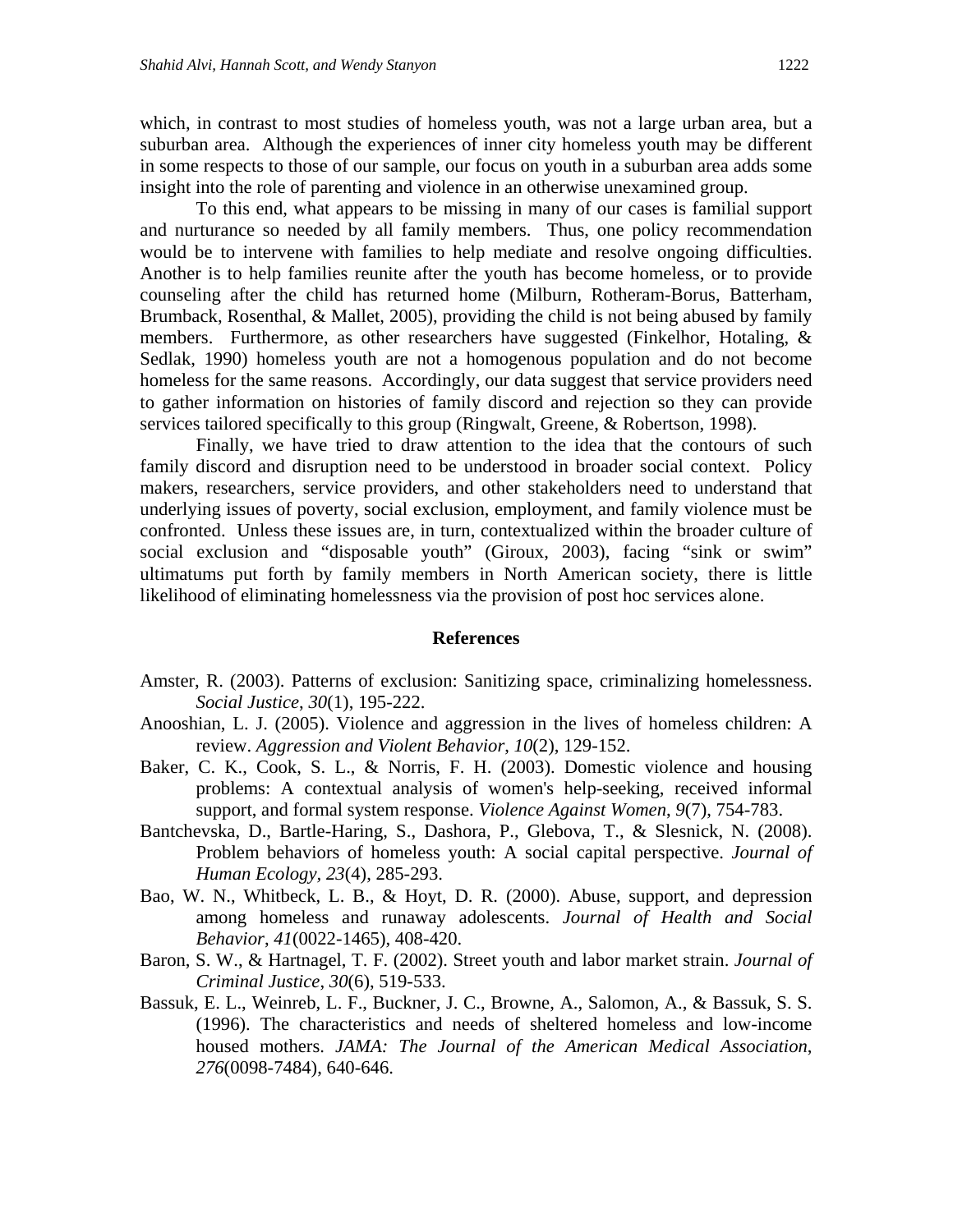- B. C. Partners for Mental Health and Addiction. [BC]. (2006). *Suicide: Follow the warning signs*.
- Bearsley, C., & Cummins, R. A. (1999). No place called home: Life quality and purpose of homeless youths. *Journal of Social Distress and the Homeless*, *8*(4), 207-226.
- Bronte-Tinkew, J., Moore, K. A., & Carrano, J. (2006). The father-child relationship, parenting styles, and adolescent risk behaviors in intact families. *Journal of Family Issues*, *27*(6), 850.
- Buckner, J. C., & Bassuk, E. L. (1997). Mental disorders and service utilization among youths from homeless and low-income housed families. *Journal of the American Academy of Child Adolescence and Psychiatry*, *36*(0890-8567), 890-900.
- Campaign 2000. (2005). *Decision time for Canada: Let's make poverty history: 2005 Report Card on Child Poverty in Canada*. Retrieved February, 2006, from http://www.campaign2000.ca/reportCards/national/2005EngNationalReportCard. pdf
- Campaign 2000. (2006). *Oh Canada! Too many children in poverty for too long*. Retrieved April, 2006, from http://www.campaign2000.ca/reportCards/national/2006EngNationalReportCard. pdf
- Côté, J. E., & Allahar, A. L. (2006). *Critical youth studies: A Canadian focus*. Toronto: Pearson Prentice Hall.
- Currie, E. (2004). *The road to whatever: Middle-class culture and the crisis of adolescence.* New York, NY: Henry Holt.
- Daly, G. (1996). *Homeless.* London: Routledge.
- Davey, T. L. (1998). Homeless children and stress: An empirical study. *Journal of Social Distress and the Homeless*, *7*(1), 29-40.
- Dwairy, M. A. (2008). Parental inconsistency versus parental authoritarianism: Associations with symptoms of psychological disorders. *Journal of Youth and Adolescence*, *37*(5), 616-626.
- Ensign, J., & Bell, M. (2004). Illness experiences of homeless youth. *Qualitative Health Research*, *14*(9), 1239-1254.
- Finkelhor, D., Hotaling, G. T., & Sedlak, A. (1990). *Missing, abducted, runaway, and thrownaway children in America: First report, numbers and characteristics national incidence studies: Executive summary*. U.S. Department of Justice, Office of Justice Programs, Office of Juvenile Justice and Delinquency Prevention.
- France, A. (2007). *Understanding youth in late modernity*. Philadelphia, PA: Open University Press.
- Frankish, C. J., Hwang, S. W., & Quantz, D. (2005). Homelessness and health in Canada. *Canadian Journal of Public Health*, *96*, 23-29.
- Giroux, H. (2003). Racial injustice and disposable youth in the age of zero tolerance. *International Journal of Qualitative Studies in Education*, *16*(4), 553-565.
- Hagan, J., & McCarthy, B. (1997). *Mean streets: Youth crime and homelessness*. Cambridge, UK: Cambridge University Press.
- Hyde, J. (2005). From home to street: understanding young people's transitions into homelessness. *Journal of Adolescence*, *28*(2), 171-183.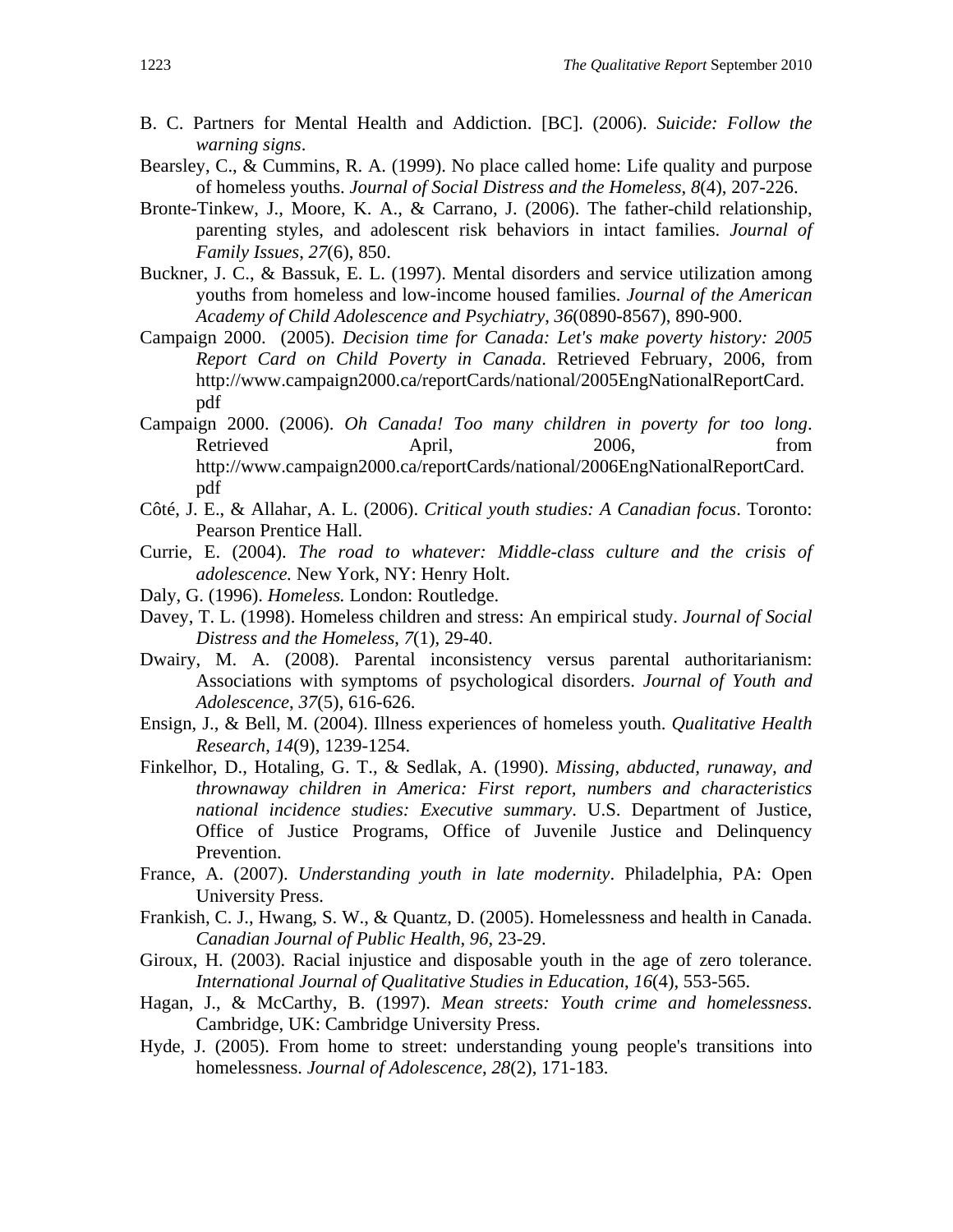- Janus, M. D., Archambault, F. X., Brown, S. W., & Welsh, L. A. (1995). Physical abuse in Canadian runaway adolescents. *Child Abuse & Neglect*, *19*(4), 433-447.
- Johnson, M. P. (2006). Conflict and control: Gender symmetry and asymmetry in domestic violence. *Violence Against Women*, *12*(11), 1003-1018.
- Kelly, P. (2001). Youth at risk: Processes of individualisation and responsibilisation in the risk society. *Discourse: studies in the cultural politics of education*, 22(1), 23- 33.
- Kidd, S. A., & Kral, M. J. (2002). Suicide and prostitution among street youth: A qualitative analysis. *Adolescence*, *37*(0001-8449), 411-430.
- Klodawsky, F., Aubry, T., & Farrell, S. (2006). Care and the lives of homeless youth in neoliberal times in Canada. *Gender, Place & Culture*, *13*(4), 419-436.
- Kraus, D., & Graves, J. (2002). *Research project on homelessness in greater Vancouver: A methodology to obtain first person qualitative information from people who are homeless and formerly homeless*. Vancouver, CA: Greater Vancouver Regional District.
- Luker, K. (2008). *Salsa dancing into the social sciences: Research in an age of info-glut*. Cambridge, MA: Harvard University Press.
- MacDonald, N. E., Fisher, W. A., Wells, G. A., Doherty, J. A., & Bowie, W. R. (1994). Canadian street youth: Correlates of sexual risk-taking activity. *The Pediatric Infectious Disease Journal*, *13*(0891-3668), 690-697.
- Martijn, C., & Sharpe, L. (2006). Pathways to youth homelessness. *Social Science and Medicine*, *62*(1), 1-12.
- Menke, E. M. (2000). Comparison of the stressors and coping behaviors of homeless, previously homeless, and never homeless poor children. *Issues in Mental Health Nursing*, *21*, 691–710.
- Milburn, N. G., Rotheram-Borus, M. J., Batterham, P., Brumback, B., Rosenthal, D., & Mallett, S. (2005). Predictors of close family relationships over one year among homeless young people. *Journal of Adolescence*, *28*(2), 263-275.
- Muncie, J. (2006). Governing young people: Coherence and contradiction in contemporary youth justice. *Critical Social Policy*, *26*(4), 770-793.
- Muncie, J. (2008). The "punitive turn' in juvenile justice: Cultures of control and rights compliance in western Europe and the USA. *Youth Justice*, *8*(2), 107-121.
- Odgers, C., Burnette, M., Chauhan, P., Moretti, M., & Reppucci, N. D. (2005). Misdiagnosing the problem: Mental health profiles of incarcerated juveniles. *The Canadian Child and Adolescent Psychiatry Review*, *14*(1), 26-29.
- Pellegrini, R. J., Queirolo, S. S., Monarrez, V. E., & Valenzuela, D. M. (1997). Political identification and perceptions of homelessness: Attributed causality and attitudes on public policy. *Psychological Reports*, *80*(3 Pt 2), 1139-1148.
- Rice, E., Stein, J. A., & Milburn, N. (2008). Countervailing social network influences on problem behaviors among homeless youth. *Journal of Adolescence*, *31*(5), 625- 639.
- Ringwalt, C. L., Greene, J. M., & Robertson, M. J. (1998). Familial backgrounds and risk behaviors of youth with thrownaway experiences. *Journal of Adolescence*, *21*(3), 241-252.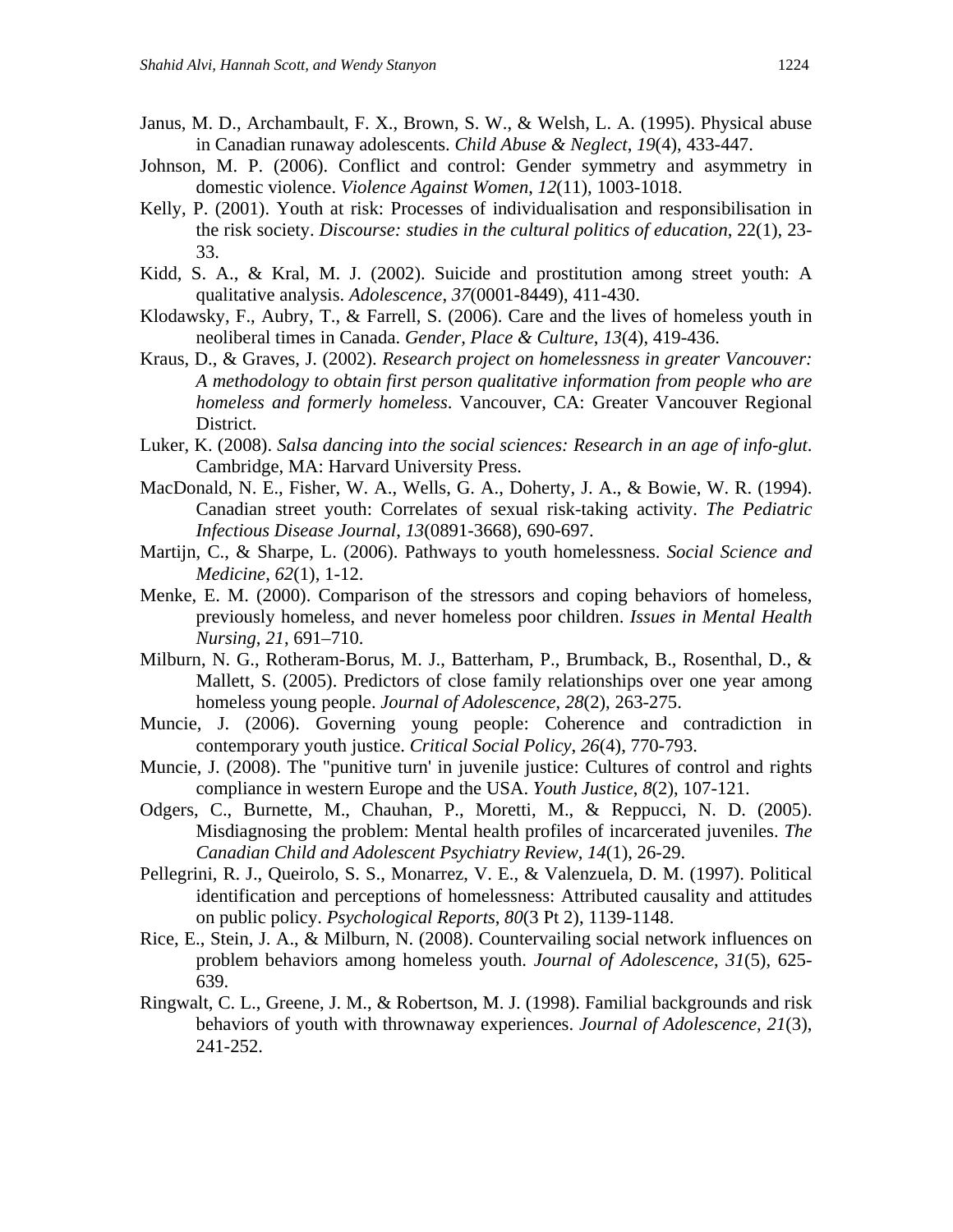- Robert, M., Fournier, L., & Pauze, R. (2003). Examination of the clinical, familial and personal characteristics on homelessness of at-risk adolescents. *Canadian Journal of Public Health*, *94*(0008-4263), 149-153.
- Rosenthal, D., & Rotheram-Borus, M. J. (2005). Young people and homelessness. *Journal of Adolescence*, *28*(2), 167-169.
- Ryan, K. D., Kilmer, R. P., Cauce, A. M., Watanabe, H., & Hoyt, D. R. (2000). Psychological consequences of child maltreatment in homeless adolescents: Untangling the unique effects of maltreatment and family environment. *Child Abuse & Neglect*, *24*(3), 333-352.
- Sampson, R. J., & Laub, J. H. (1994). Urban poverty and the family context of delinquency: A new look at structure and process in a classic study. *Child Development*, *65*, 523–540.
- Styron, T., Janoff-Bulman, R., & Davidson, L. (2000). "Please ask me how I am": Experiences of family homelessness in the context of single mothers' lives*. Journal of Social Distress and the Homeless*, *9*(2), 143-165.
- Taylor, I. (1999). *Crime in context: A critical criminology of market societies*. Boulder, CO: Westview.
- Thompson, A., Hollis, C., & Richards, D. (2003). Authoritarian parenting attitudes as a risk for conduct problems. *European Child & Adolescent Psychiatry*, *12*(2), 84- 91.
- Torquati, J. C., & Gamble, W. C. (2001). Social resources and psychosocial adaptation of homeless school aged children. *Journal of Social Distress and the Homeless*, *10*(4), 305-321.
- Tyler, K. A. (2006). A qualitative study of early family histories and transitions of homeless youth. *Journal of Interpersonal Violence*, *21*(10), 1385.
- Tyler, K. A., Cauce, A. M., & Whitbeck, L. (2004). Family risk factors and prevalence of dissociative symptoms among homeless and runaway youth. *Child Abuse & Neglect*, *28*(3), 355-366.
- Varney, D., & van Vliet, W. (2008). Homelessness, children, and youth: Research in the United States and Canada. *American Behavioral Scientist*, *51*(6), 715.
- Whitbeck, L. B., Hoyt, D. R., & Ackley, K. A. (1997). Families of homeless and runaway adolescents: A comparison of parent/caretaker and adolescent perspectives on parenting, family violence and adolescent conduct. *Child Abuse & Neglect*, *21*(6), 517-528.
- Wolfe, S. M., Toro, P. A., & McCaskill, P. A. (1999). A comparison of homeless and matched housed adolescents on family environment variables. *Journal of Research on Adolescence*, *9*(1), 53-66.
- Zerger, S., Strehlow, A. J., & Gundlapalli, A. V. (2008). Homeless young adults and behavioral health: An overview*. American Behavioral Scientist, 51*(6), 824-841.